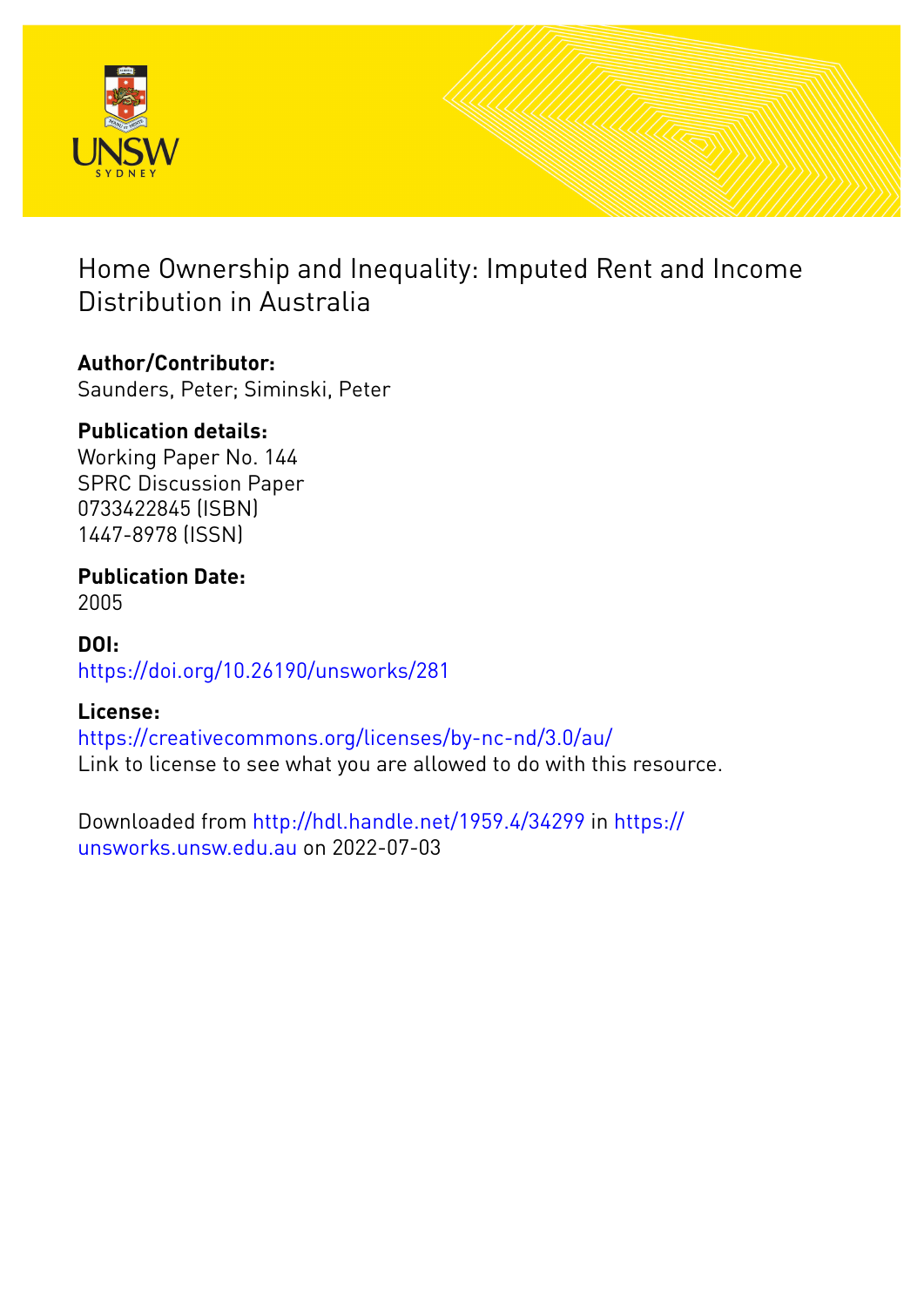

# **HOME OWNERSHIP AND INEQUALITY: IMPUTED RENT AND INCOME DISTRIBUTION IN AUSTRALIA**

By Peter Saunders and Peter Siminski

SPRC Discussion Paper No. 144 *September 2005*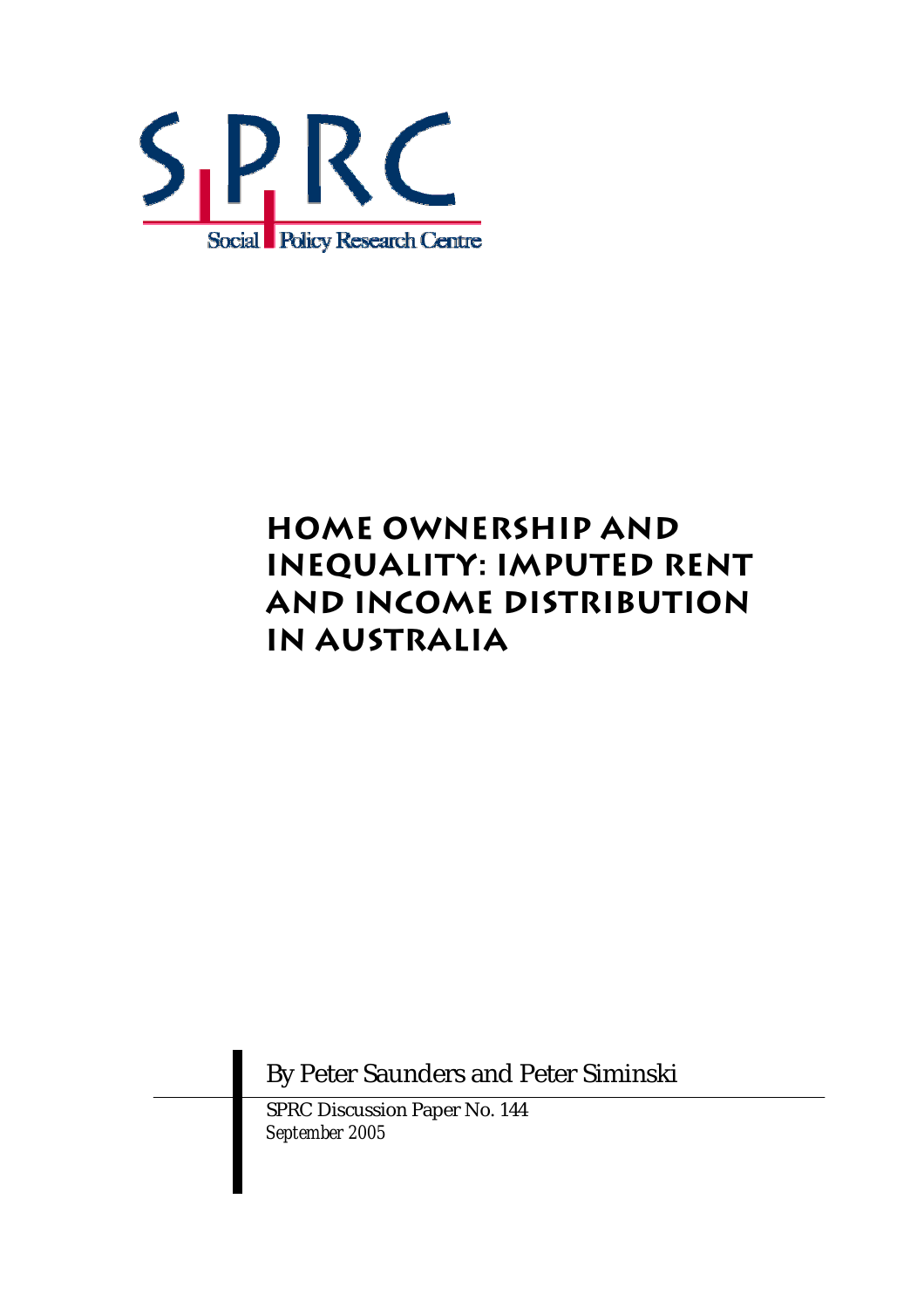Published by

The Social Policy Research Centre University of New South Wales Sydney NSW 2052 Australia © SPRC 2005

ISSN: 1447-8978 ISBN: 0 7334 2284 5

Social Policy Research Centre Discussion Papers are a means of publishing results from the Centre's research, work commissioned by the Centre or research by visitors to the Centre, for discussion and comment in the research community and/or welfare sector before more formal publication. As with all the Centre's publications, the views expressed in this Discussion Paper do not reflect any official position on behalf of the Centre. This publication may be downloaded for use in private study, research, criticism and review. The publication is copyright, and may not be reproduced in any form without the prior permission of the author.

Bruce Bradbury, Peter Saunders and Lyn Craig **Editors** 

About the Authors:

Peter Saunders is the Director of the Social Policy Research Centre. Peter Siminski is a Research Officer of the Centre. The research reported in this paper was supported by the Australian Research Council Strategic Partnerships – Industry, Research and Training (SPIRT) grant C00106830 for the project 'Household Income, Living Standards and Economic Inequality in Australia and Its Regions' conducted by the Social Policy Research Centre in collaboration with the Australian Bureau of Statistics (ABS) as Industry Partner. The authors acknowledge the many helpful comments and suggestions provided by Bruce Bradbury (SPRC), Leon Pietsch, Bob McColl, Jan Gatenby and Jenny Harber (ABS). The usual caveats apply.

Correspondence to: Email: p.saunders unsw.edu.au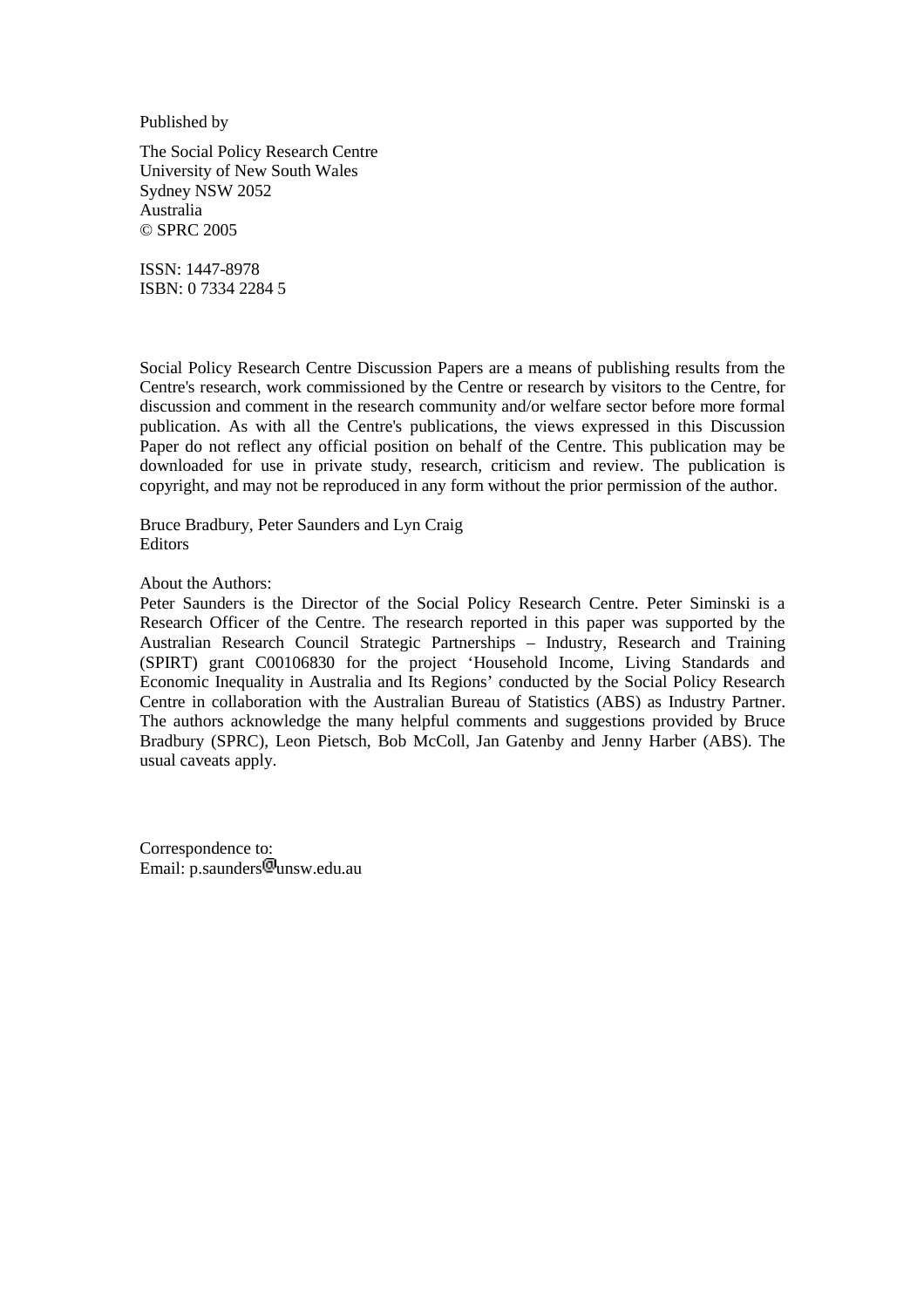#### **Abstract**

This paper examines the impact of home ownership on income distribution and the incidence of low-income using data from the Household Expenditure Surveys conducted in 1993-94 and 1998-99. The market value approach is used to derive an estimate of imputed rental income, which is added to disposable income. The results indicate that in 1998-99, imputed rent had an equalising distributional impact, except at the very top of the distribution. This finding is robust with respect to changes in some of the assumptions that underlie it. Comparisons of low-income rates by housing tenure and age are very sensitive to the inclusion of imputed rent as part of income, and to the deduction of housing costs from income. Analysis of the changing distributional impact of imputed rent between 1993-94 and 1998-99 indicates that while the effect was equalising in both years, it is not possible to determine whether the impact became more or less equalising over the period. Simulation results indicate that the disequalising impact of changes in gross housing equity (which incorporates the effect of increased house prices) explain much of the observed change in the distribution of income plus imputed rent, and accounted for much of the changed distributional impact of imputed rent itself. Overall, the results highlight the importance of taking account of imputed rent when analysing the structure and distribution of Australian living standards.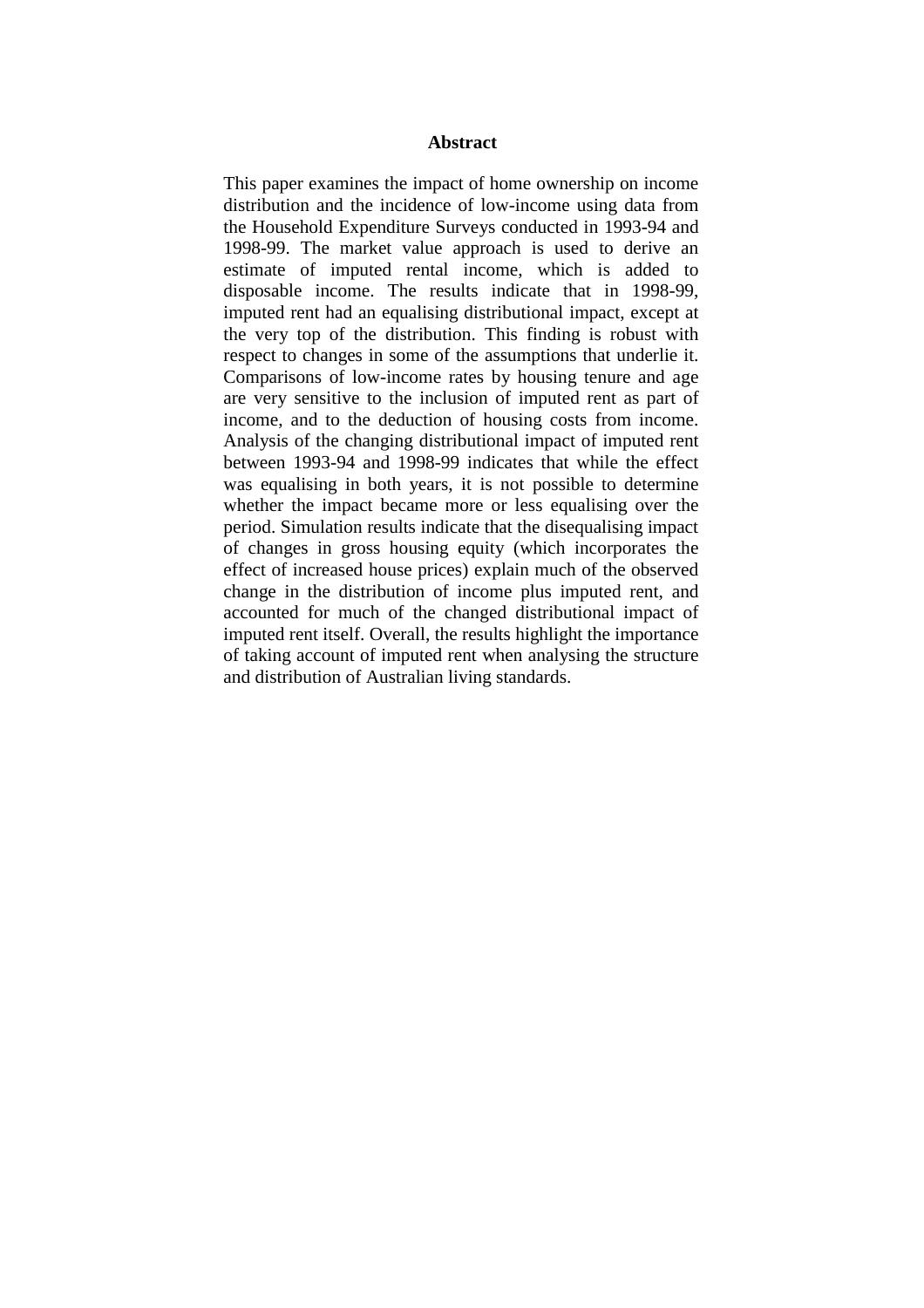## **1 Introduction**

Home ownership is a central goal of the 'Australian dream' that most Australians aspire to. With the size of home mortgages following house prices in an upward spiral, the Reserve Bank Board's monthly interest rate decision is the most eagerly awaited economic statistic, far outstripping the unemployment rate as a barometer of the nation's economic fortunes. While most home purchasers seem more concerned about the wealth effects of home ownership, economists have also focused on the impact of the purchase and ownership of owner-occupied dwellings on household incomes and living standards. They have addressed this issue either by deducting housing costs from income in order to explore issues of after-housing poverty (Bradbury, Rossiter and Vipond, 1986) or housing affordability (Australian Institute of Health and Welfare, AIHW, 1997; Chapter 5), or by examining the distributional consequences of the imputed rental value of home ownership (Yates, 1991; 1994; Travers and Richardson, 1993).<sup>1</sup>

This paper fits mainly within this latter stream of research, focusing on the consequences of home ownership for the shape and change in the distribution of income in the  $1990s$ ,<sup>2</sup> although some consideration is also given to how housing costs affect the profile of low-income households. $3$  We build on recent developments in the measurement of income distribution undertaken by Yates (1991; 1994) by adjusting gross household income to reflect income tax liabilities, variations in household need, and the weighting of the data by persons rather than households.<sup>4</sup> These adjustments locate the study of imputed rent within the conventional income distribution framework, and have implications for its size and distributional impact.

The paper is organised as follows: Section 2 reviews recent Australian research on imputed rent and discusses the two main approaches used to derive and analyse its effects. This is followed by a discussion of our methodology and a description of the data used (Section 3) and by four sections that discuss our results at an aggregate level (Section 4), in terms of their overall distributional impact (including the sensitivity of results to the use of an alternative equivalence scale) (Section 5), the impact on the profile of low-income households (Section 6) and on the factors behind the observed

 $\frac{1}{1}$  The benefits of home ownership are not the only form of non-cash income that can be included in income distribution studies. Ironmonger (1996) has suggested that income should be adjusted to reflect the imputed value of unpaid household domestic production, while Travers and Richardson (1993) also include the estimated value of the ownership of consumer durables, and the ABS has conducted a series of studies of the impact of government non-cash health, education, welfare and housing benefits (e.g. ABS, 2001).

<sup>2</sup> Our results thus fit within the conventional (extended) income distribution paradigm associated with work by Travers and Richardson (1993), Whiteford and Kennedy (1995) and Yates (1994). An alternative framework would have been based on the use of expenditure rather than (cash) income as the starting point from which to assess an extended measure of living standards and inequality (see Barrett, Crossley and Worswick, 2000), but we have not pursued this approach.

<sup>3</sup> Low-income households have been defined as those falling in the lowest quintile of the (equivalised) income distribution, in order to avoid the controversy surrounding where to set a poverty line: see Saunders (2002: Chapter 6).

<sup>4</sup> These methods are acknowledged to be the best approach for use in distributional studies (Atkinson, Rainwater and Smeeding, 1995; Saunders, 2004) and have recently been adopted by ABS in its presentation of income distribution statistics (ABS, 2003a).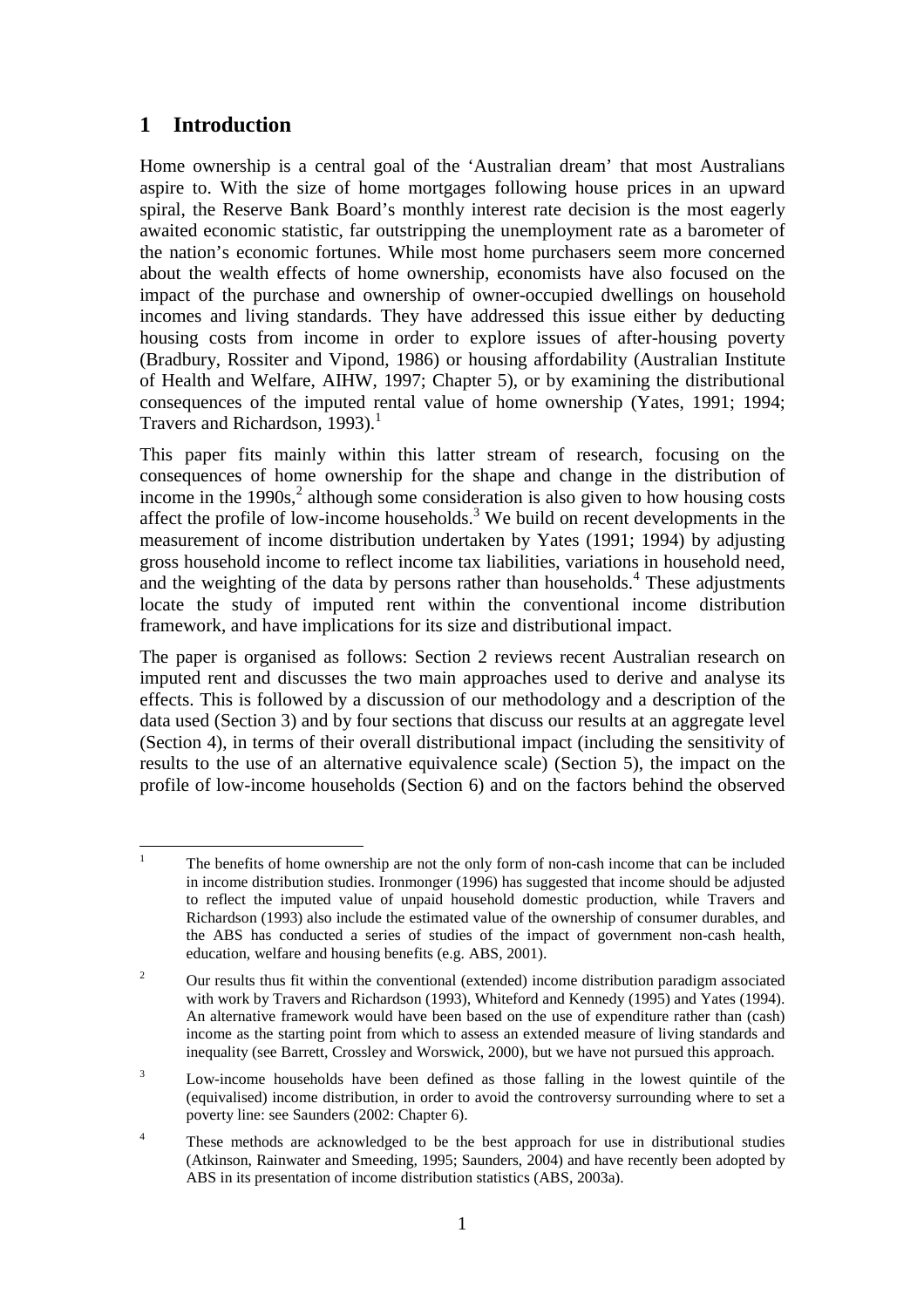changes between 1993-94 and 1998-99 (Section 7). The main results and implications are briefly summarised in Section 8.

## **2 Recent Research and Conceptual Issues**

While there are many forms of non-cash income, the imputed rental income of owneroccupied housing holds a privileged position in many realms. It is treated as a component of household income in the National Accounts, and most guidelines for the compilation of income distribution statistics recommend the inclusion of imputed rent as a way of providing the desired consistency with National Accounting frameworks.<sup>5</sup> The Australian Bureau of Statistics (ABS) has accepted this view, arguing that in conceptual terms, income should include 'the value of services provided from within the household via the use of an owner-occupied dwelling' (ABS, 1995; p.33). The Expert Group on Household Income Statistics (the 'Canberra Group') has also suggested (2001; p. 62) that a measure of income that includes imputed rent will produce a 'fairer and more accurate picture of income distribution', particularly when making international comparisons.<sup>6</sup>

There is much to be gained by including imputed rent as a component of household income when examining living standards and inequality. First, it allows those in different housing tenures to be more directly compared, since the rental income attributed to homeowners is made as visible as the rents paid by renters. Secondly, it provides a basis for improved comparisons between social groups because both home ownership rates and private rent levels vary systematically with observable characteristics such as age or household type (see Table 2 below). Third, comparisons over time can be distorted if the rate of home ownership changes, since the previously invisible imputed rental income is replaced by (or replaces) the observed income received from other forms of investment. Finally, international comparisons will be distorted because home ownership varies between countries (see Ritakallio, 2003).

Conceptually, the inclusion of imputed rent as part of income treats owner-occupiers as if they were renting their home from themselves, thus simultaneously incurring rental expenditure and earning rental income (net of the expenses incurred). This approach has been employed in Australian studies by Yates (1991; 1994), Travers and Richardson (1993), Flatau and Wood (2000) and Chotikapanich et al. (2003). An alternative to treating imputed rent as part of income involves deducting actual housing costs from income to obtain an after-housing costs measure of economic well-being. This approach has been most often used in poverty studies to control for differences between the disposable incomes available to support the non-housing consumption needs of owners, purchasers and renters (Commission of Inquiry into Poverty, 1975; Bradbury, Rossiter and Vipond, 1986; Harding and Szukalska, 2000; Harding, Lloyd and Greenwell, 2001). In a recent contribution, Siminski and Saunders (2004) have argued that income after housing costs also has advantages when analysing the regional dimension of income distribution because it adjusts for the

 $\frac{1}{5}$  The United Nations Statistical Commission has recommended that national income distribution statistics include imputed rent in the incomes of owner-occupiers (United Nations, 1977).

<sup>6</sup> There is broad agreement that the inclusion of imputed rent (and other forms of non-cash income) will improve the reliability of international comparisons of income distribution (see Smeeding et al., 1993: Whiteford and Kennedy, 1995; and Smeeding and Weinberg, 2001).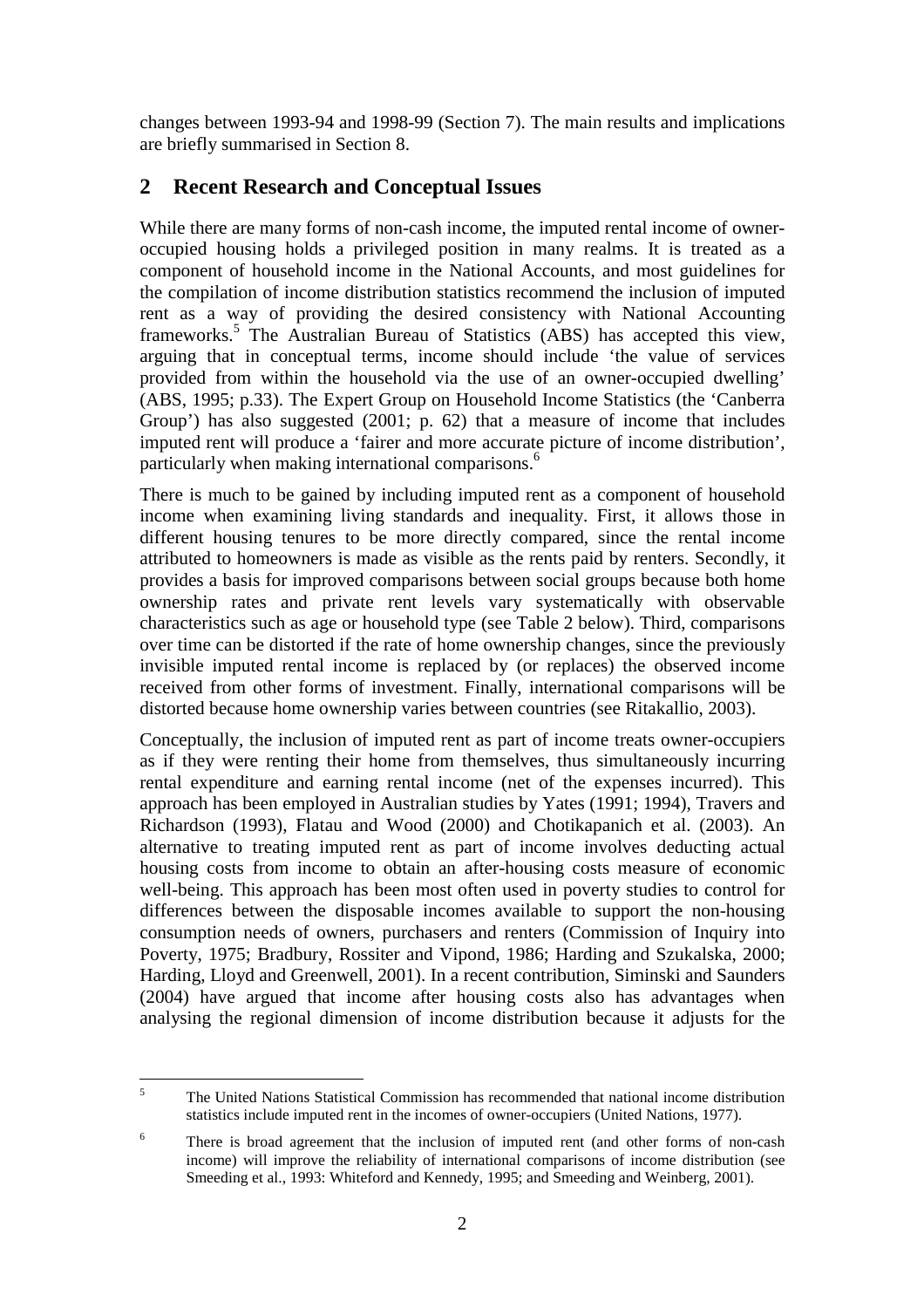higher rents that exist in attractive areas that pay a wage premium because of proximity to a strong labour market.

The two methods used to calculate the imputed rental income of owner-occupiers are the market value (MV) approach and the opportunity cost (OC) approach. The *market value approach* treats an owner-occupier unit as if it was renting its dwelling to itself, and thus includes the rent attributable to ownership of the dwelling as part of the income of the owner. An estimate is made of the property's gross market rent and the expenses associated with earning such income are then subtracted to derive the imputed (net) rental income, which can then be added to disposable (net) cash income. In applying the MV approach, Yates (1991) estimated market rent as a fixed annual percentage of the value of the property, where the percentage was calculated as the value of gross imputed owner-occupier rent derived from the National Accounts (which is based on the market rents received for dwellings that have similar characteristics to those that are owner-occupied), divided by an estimate of the gross value of the owner-occupied housing stock derived from estimates reported in the Household Expenditure Survey (HES). From this measure of gross imputed rent, the costs of mortgage interest repayments, repairs, maintenance, insurance and rates (but not depreciation) were deducted to derive net imputed rent.

One of the difficulties involved in implementing the MV approach is that the imputed rental income of owner-occupiers is likely to be under-estimated in the National Accounts, for reasons discussed in detail by Yates (1991; pp. 23-4). Another point of contention relates to the fact that the National Accounts deduct an allowance for the depreciation of the building when estimating imputed rental income, but no such allowance is made for the appreciation of land values (although we follow Yates in excluding both depreciation and capital gains from our estimates of imputed rent).<sup>7</sup> Another potential issue relates to the reliability of the self-reported values of owneroccupied properties in the HES, although Yates (1991) shows that the value of owneroccupied housing reported by owners is generally close to market values as determined by independent valuers, suggesting that the approach will not be compromised by its reliance on self-assessed property values.<sup>8</sup> Importantly, there was no relationship between socio-economic characteristics (such as race, income, age, marital or employment status) and the accuracy of the valuation estimates.

The *opportunity cost approach* calculates the cash income foregone by homeowners investing in housing equity rather than financial assets by estimating the financial benefit of converting the equity in one's home into an annuity. Although the OC approach requires less information on household expenditure and market rental information than the MV approach, it faces some formidable practical problems in implementation. Since most studies of living standards focus on the use of post-

 $\frac{1}{7}$  Under a stricter application of the economic income framework, it could be argued that there is a case for including depreciation as a component of income. However, our decision not to include depreciation it is consistent with the approach taken in other income distribution studies.

<sup>8</sup> Yates (1991; Appendix B) describes two Australian studies of self-reported dwelling values, in which approximately half of respondents estimated their property value within 10 per cent of the actual market value, while over 90 per cent of the estimates were within 30 per cent of the market value. Such apparent inaccuracy might intensify during periods of rapid house price inflation (bearing in mind that the survey we are using is conducted over the course of the financial year), and this might affect how the income deciles are defined and hence affect the distributional results.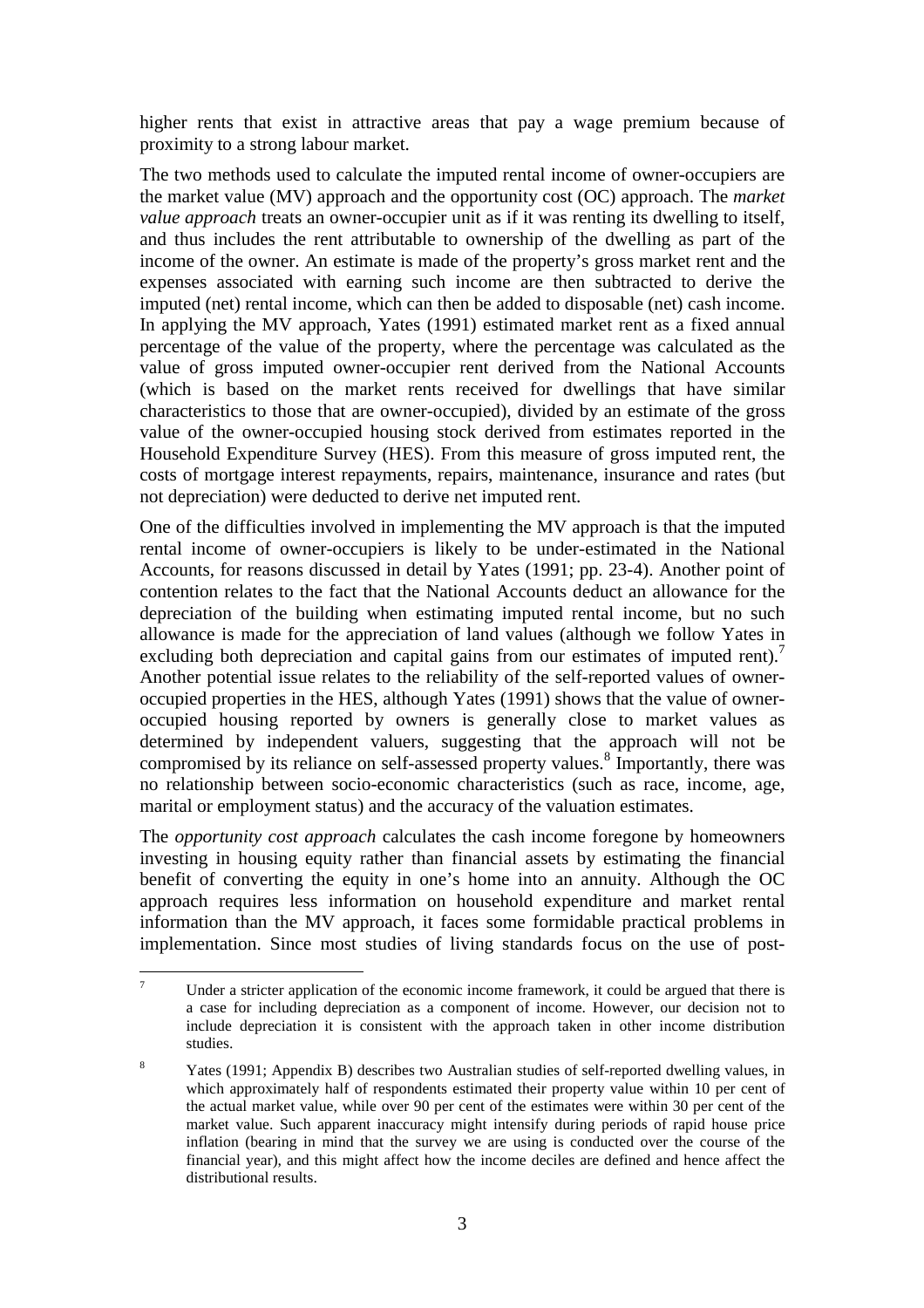transfer, post-tax (disposable) income, it is necessary for consistency to estimate the tax and benefit implications that arise if housing equity were to be converted into an investment portfolio that yields a monetary return. This involves complex calculations based on tax and social security legislation which in turn raises issues about who in the household owns the equity in the home (since this will affect after-tax income because of the individual basis of the Australian income tax system). These difficulties have not prevented some valuable recent applications of the opportunity cost approach by Flatau and Wood (2000) and Chotikapanich et al. (2003) that reveal some interesting insights.<sup>9</sup>

Despite these advances, the advantage of the MV approach is that it treats owners in a conceptually similar way to renters, having to pay the market price for the housing that they occupy. This similar treatment of those in different housing tenures also makes the MV approach a more appropriate way of valuing non-cash income, particularly when examining how housing tenure affects the distribution of income. For these reasons, combined with the uncertainties and complexities associated with estimating tax liabilities and benefit entitlements under the OC approach, the MV approach forms the basis of the following analysis.10

## **3 Data and Methods**

The main source of data we have used is taken from the confidentialised unit record file based on the *1998-99 Household Expenditure Survey* (hereafter HES 98-99) (ABS, 2000), although we also make comparisons with results from HES 93-94 in Section 7. It is difficult to make reliable comparisons over a longer period because of changes in the weighting of the HES data prior to the 1993-94 survey, when the data were benchmarked against external aggregates for the first time (see Siminski et al., 2003), although this will not prevent forward looking comparisons from being made as new HES data are released.<sup>1</sup>

Our primary indicator is equivalent (weekly) disposable household income (calculated both before and after the inclusion of imputed rent), expressed on a person-weighted (individual) basis (unless otherwise indicated).<sup>12</sup> Income from government cash benefits is as reported in the survey, whereas the payment of income tax has been

 $12$  It should be noted that this measure assumes that resources are equitably shared within the household, an assumption that has been criticised by feminists and others who see a role for gender power relations in the determination of intra-household decision-making.

<sup>–&</sup>lt;br>9 See Chotikapanich et al. (2003) for an example in relation to equity partnerships and reverse equity mortgages. This study also includes the role of the transactions costs incurred when changing between assets.

<sup>&</sup>lt;sup>10</sup> We recognise that there are limitations in using imputed rent as an indicator of the material well-being associated with home ownership. Amongst other benefits of home-ownership is the option to draw down on housing assets to finance expenditure that exceeds income (including imputed rent). However, this along with the non-pecuniary benefits of home-ownership fall beyond the scope of the income distribution paradigm we are using. Such limitations are a feature of imputed rent analysis regardless of whether the market value or opportunity cost approach is used, even where the latter accounts for transaction costs in converting housing equity to financial assets.

<sup>&</sup>lt;sup>11</sup> Most of these problems can be corrected for the two earlier HES surveys, in 1984 and 1988-89, and the ABS is endeavouring to make these corrections and is expected to re-release these data in due course (ABS, 2002). There are some comparability problems between the 1993-94 and 1998-99 HES data, but these are of far less significance.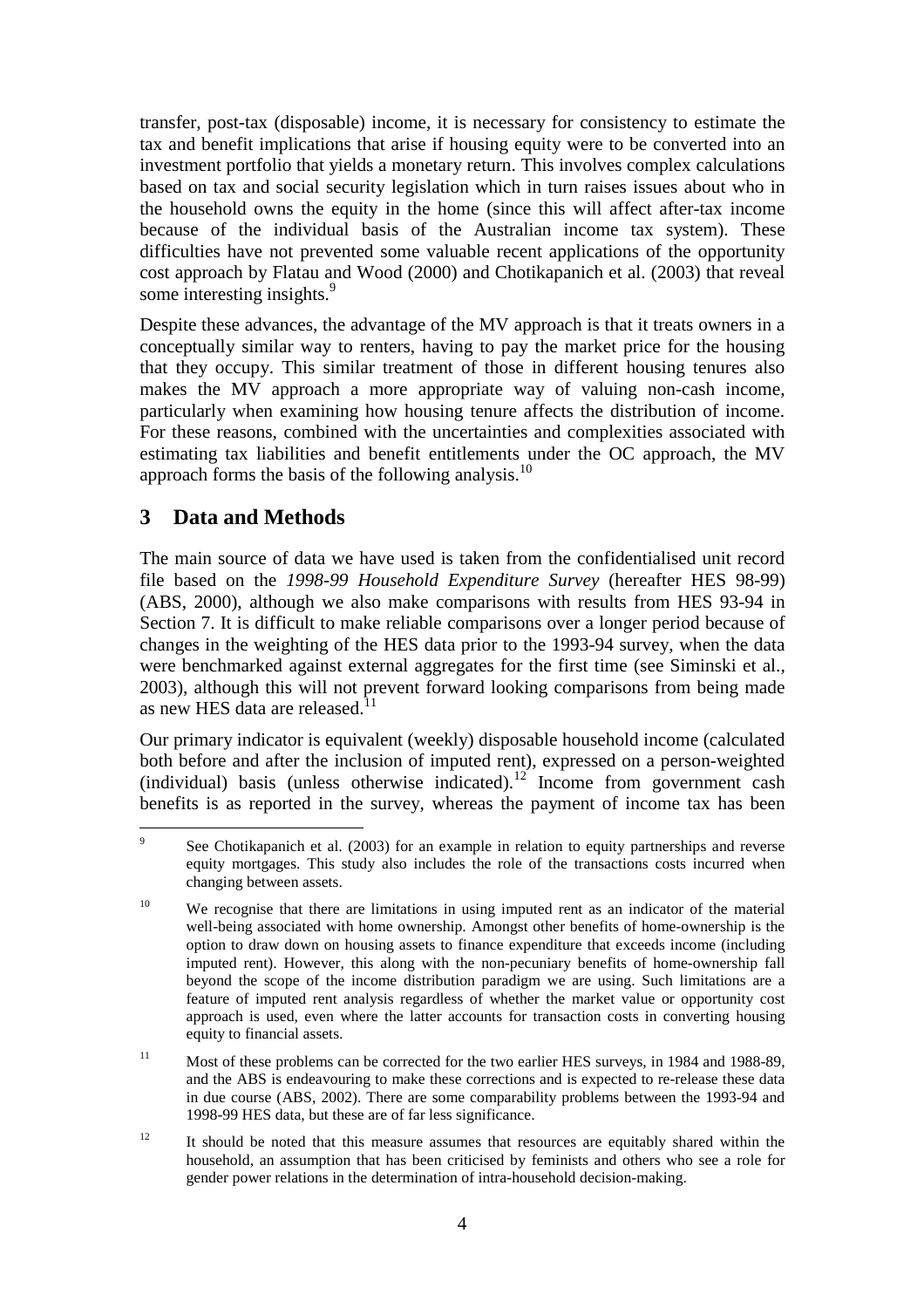estimated by ABS from the tax schedules operating in each year, as has the implicit rental income subsidy received by public tenants on account of their below-market rents.<sup>13</sup> Equivalent income has been derived using the detailed Henderson equivalence scales (Johnson, 1996), although we also assess the sensitivity of our results to the use of an alternative scale – the modified scale proposed by the OECD that is used widely in income distribution studies, including in official ABS publications (ABS, 2003a).<sup>14</sup> An important advantage of the Henderson scale is that it differentiates between housing and other needs, thus allowing separate equivalence adjustments to be made for income before and after housing costs, making it possible to compare the distributions of (equivalent) income plus imputed rent and income after housing costs by applying the appropriate equivalence adjustments in each case. When discussing the distributional results, we present the decile income shares, as well as two summary measures, the Gini coefficient and the P90/P10 percentile ratio.<sup>15</sup>

The methods used to estimate imputed rent are now described, accompanied by illustrations from the 1998-99 HES data: the methods used in 1993-94 were the same and are not separately discussed. For *owner-occupiers*, the estimation of imputed rent is based on the MV approach, which is dependent on the HES estimate of reported gross housing worth of owner-occupiers of \$953.66 billion.<sup>16</sup> Gross imputed rent in 1998-99 was estimated at \$47,628m in the National Accounts (ABS, 2003b, Table 60), so that the implied average rate of gross imputed rental return was 4.994 per cent per annum. The corresponding figures for 1993-94 are \$743.1bn and \$36,401m, implying that the gross rate of return in that year was 4.899 per cent. We use these rates of return as the benchmarks throughout this study, and assume that they apply equally to all owner-occupied dwellings in each year.

Yates (1991) used a rate of return of 5.0 per cent in her study using HES 88-89 data, although Siminski et al. (2003) have pointed out that the data in all HES surveys conducted prior to the 1990s have been systematically under-weighted, leading to a

 $13$ The version of the data used here incorporates corrections to the errors in receipts of veterans' benefits identified by ABS (2002).

<sup>&</sup>lt;sup>14</sup> It is difficult to provide a precise comparison between these two scales because they differ in complexity. The modified OECD scale assigns a score of 1.0 to the first adult, 0.5 for each subsequent adult and 0.3 for each child, whereas on an average basis, the Henderson scale assigns a slightly higher score (around 0.6) for the second adult and a slightly lower score (around 0.27) for each child, although these weightings vary according to the employment status of adult household members and with the age and gender of children.

<sup>&</sup>lt;sup>15</sup> The Gini coefficient is sensitive to observations close to the mode of the distribution, whereas the P90/P10 percentile ratio is obviously more sensitive to the upper and lower tails of the distribution.

<sup>&</sup>lt;sup>16</sup> Owner-occupiers are by far the largest tenure group in HES 98-99, when 71.9 per cent of enumerated persons were part of owner-occupier households (with 35.9 per cent owned outright and 36.0 being purchased, respectively). Just over one-fifth (21.3 per cent) of persons were in private renter households, while 4.9 per cent of people were part of public renter households, and the remaining 2.0 per cent of persons were classified as 'other tenures' (which includes those living in rent-free accommodation and those participating in the 'life tenure scheme' and the 'rent/buy (or shared equity) scheme'.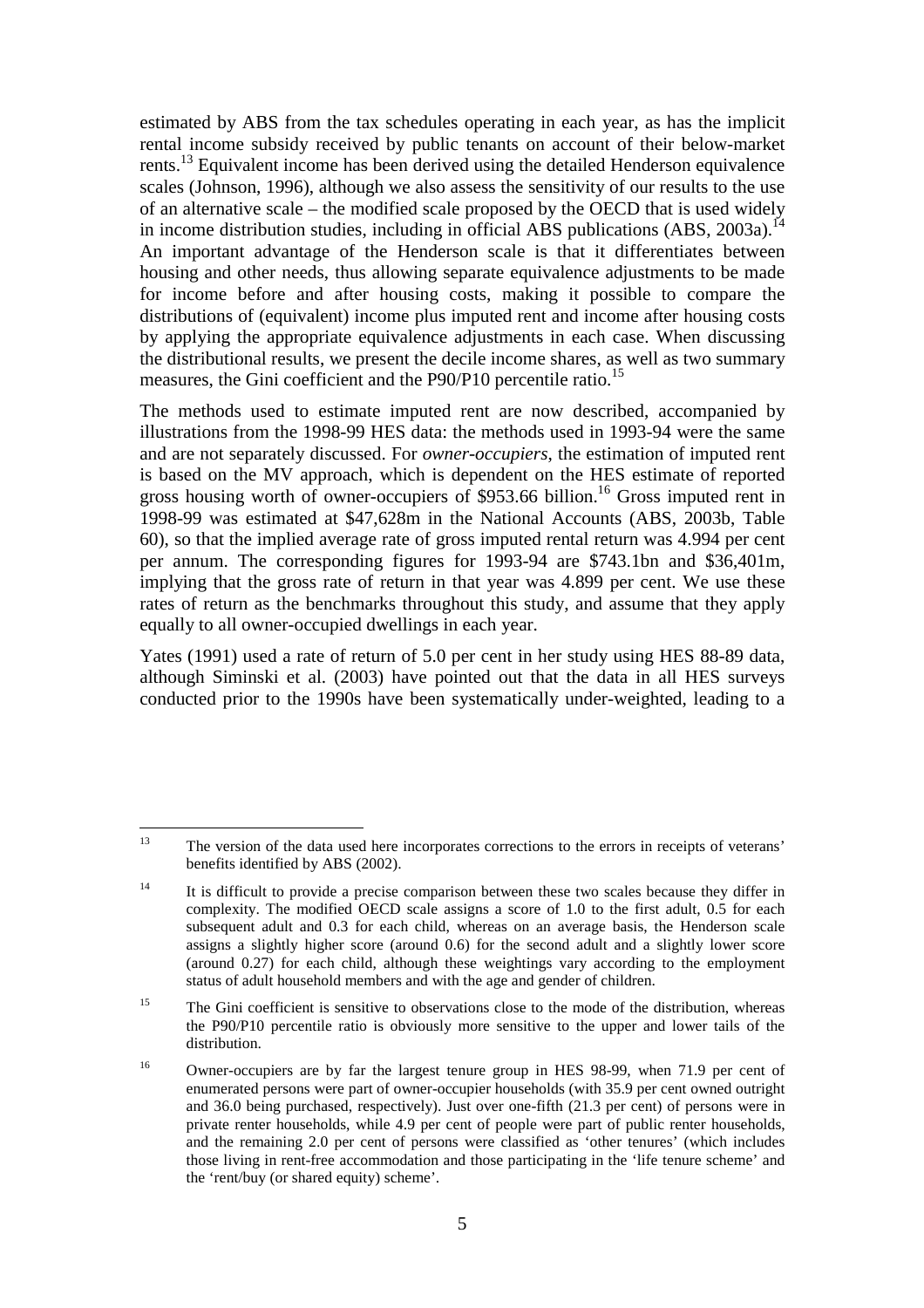gross rate of return closer to 4.5 per cent.<sup>17</sup> Following Yates (1991), we have assessed the sensitivity of our results by using an alternative gross rate of return of 7.5 per cent rate.

Net imputed rent was derived from gross imputed rent by subtracting expenditure on rates (general and sewerage), house insurance, repairs, maintenance, body corporate payments, and the interest component of mortgage repayments and loans for alternations and additions. Expenditure on all of these items is identified in the HES, although some modifications had to be made to the insurance, repairs and maintenance items. In particular, HES 98-99 was the first to separate house building insurance from home contents insurance, and the ratio applying in this year was used to estimate a breakdown of the aggregate insurance item reported in 1993-94. In relation to expenditure on maintenance items, the recall period used in HES 98-99 was three months for payments to contractors and two weeks for expenditure on materials. In order to adjust for any 'lumpiness' in these items, a regression model was used to model expenditure on maintenance as a function of dwelling type (separate house; semi-detached; flat; other), dwelling value and number of bedrooms, with the estimated model used to even out the reported expenditures.<sup>18</sup>

The scope of the MV approach was extended to include the imputation of rental income not only for homeowners, but also for public housing tenants and the occupants of rent-free dwellings.19 The rent paid by *public housing tenants* pay is usually below market rent, implying that public renters receive an implicit government subsidy, equal to the difference between the market rent and the rent actually paid. The amounts estimated by ABS as part of its fiscal incidence calculations (ABS, 2001) have been included in the estimates reported below.<sup>20</sup> A small number of households living in *Other tenures* occupy dwellings either on a rentfree basis, or participate in life tenure schemes and rent/buy (shared equity) schemes. For these households, we have applied the same methods for imputing rent as described above for owner-occupiers. The only difference is that for the small number of households (presumably confined to those in a shared equity tenure) who report

 $17$ 17 The ratio of the adult (age 15 and over) population as estimated in HES 93-94 to official population estimates was 97.6 per cent. The corresponding percentage for HES 88-89 was 87.7. These figures give an indication of the extent of under-weighting of households in HES 88-89. They suggest that the household weights in HES 88-89 would have been 11.3 per cent higher if the new weighting regime had been adopted, and hence that the estimated value of the owneroccupier housing stock would also have been 11.3 per cent higher.

<sup>&</sup>lt;sup>18</sup> The model regressed weekly maintenance expenditure on the following explanatory variables: dwelling value, dwelling value squared, number of bedrooms, number of bedrooms squared, and dummy variables for each dwelling type other than a separate house. The values predicted by the model were then used instead of the actual reported expenditures in all subsequent calculations.

 $19$  The imputation of rent to public housing tenants is consistent with the National Accounts, since this is a part of income as measured in the Household Adjusted Disposable Income Account. The imputation to some of the occupants of rent-free premises is also loosely consistent with the approach used in the National Accounts, since the value of housing provided by employers is a component of the compensation of employees, while the imputed rental value of rent-free properties which are privately owned is included in the item for 'other dwellings' (ABS, 2003b, Table 58).

<sup>&</sup>lt;sup>20</sup> Although this is technically an imputed transfer income rather than imputed rent, its inclusion can be justified on the grounds that it produces a measure of income including imputed rent that is more comparable across housing tenures.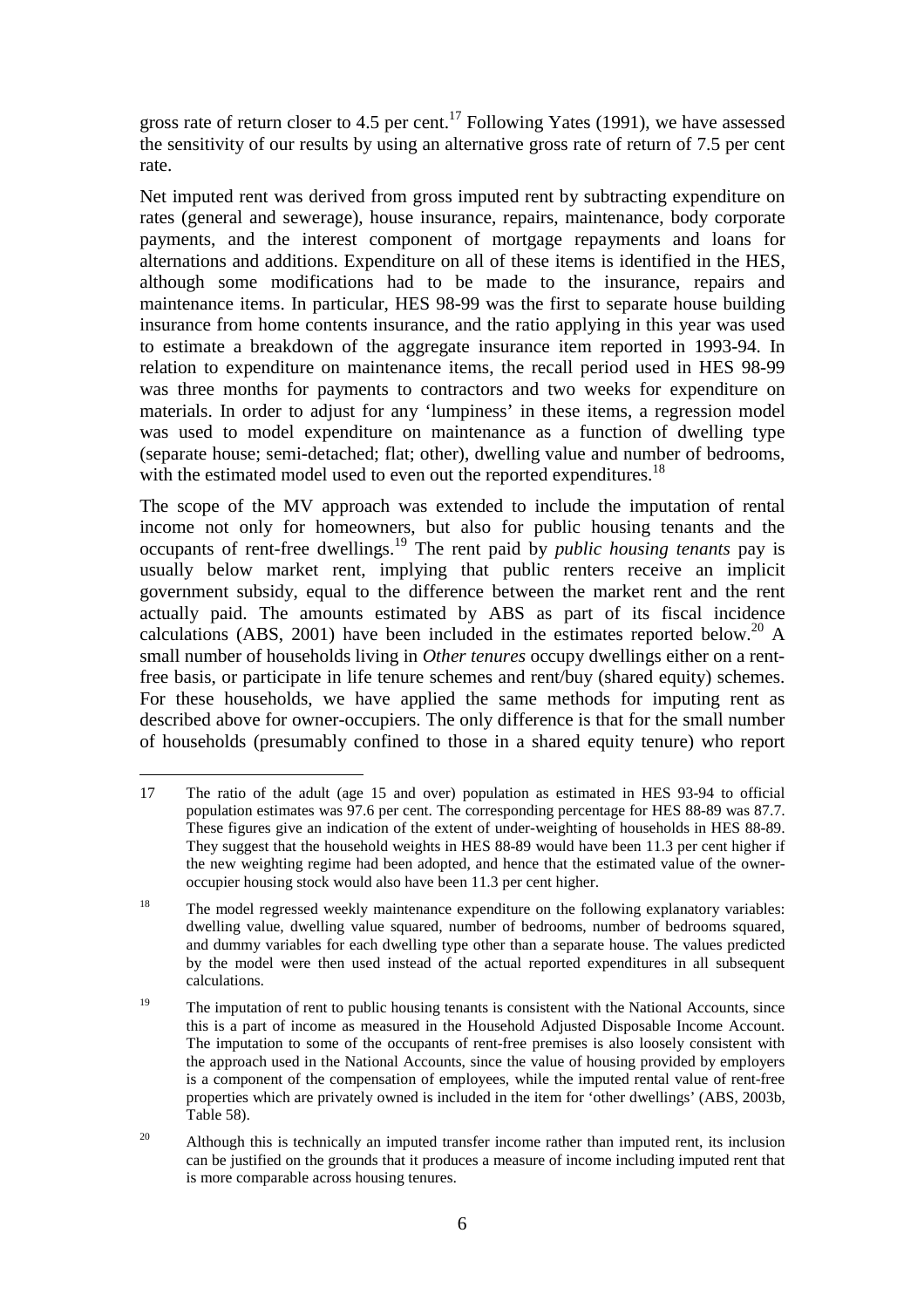positive rental expenses, these have been subtracted from the imputed rental income amount to give a net figure.

## **4 Aggregate Effects**

Table 1 provides a breakdown of the components of the aggregate benchmark estimate of imputed rental income, broken down by tenure type, before and after the equivalence adjustment.<sup>21</sup> In unadjusted terms, purchasers have the highest mean disposable incomes by a considerable margin, followed by non-public (principally private) renters and outright owners. The low mean disposable income of owners reflects the fact that this group contains many who have retired on relatively low (cash) incomes. Not surprisingly, public renters have the lowest disposable cash incomes, well below those of any other tenure group – a consequence of the eligibility criteria used to allocate public housing. Based on the benchmark interest rate of 4.994 per cent, imputed rent contributes an additional 11.2 per cent to total household disposable income in 1998-99, while the 7.5 per cent gross rate of return suggests that this contribution increase to 20.7 per cent. These results demonstrate the importance of imputed rent as a component of household income, but they also indicate how sensitive the results are to the assumed gross rate of return.

In terms of the value of net imputed rent, the (unadjusted) figures vary greatly, from \$49 a week for purchasers to \$146 a week for homeowner households (ignoring private renters, who receive zero imputed rent by definition). Net imputed rent represents almost one-quarter (23.0 per cent) of the mean disposable income of homeowners, but only one-twentieth (5.4 per cent) of the mean disposable income of purchasers. The imputed rent received by public renters averages one-sixth (16.6 per cent) of their disposable income on average, although the amount involved is much lower in absolute terms, as noted earlier.

The equivalence adjustment causes a large increase in the (relative) disposable incomes of public renters, reflecting the fact that many households in this situation are below average in size (e.g. single aged people and lone parents with one or two children). . The most striking aspect of the estimates in Table 1 is the fact that the inclusion of imputed rent reduces the tenure-type disposable income disparities that would otherwise exist: for example, the ratio of the mean incomes of purchaser to public renter households declines from  $903/386 = 2.34$  to  $952/450 = 2.12$  when imputed rent is included as part of income,

 $21$ 21 The results presented throughout this paper include a number of reported negative incomes. All of the results have been re-calculated after setting all negative incomes to zero to check what difference this makes. Aside from making the overall contribution of imputed rent to income smaller (by definition) and reducing the equalising impact, the detailed patterns are unaffected.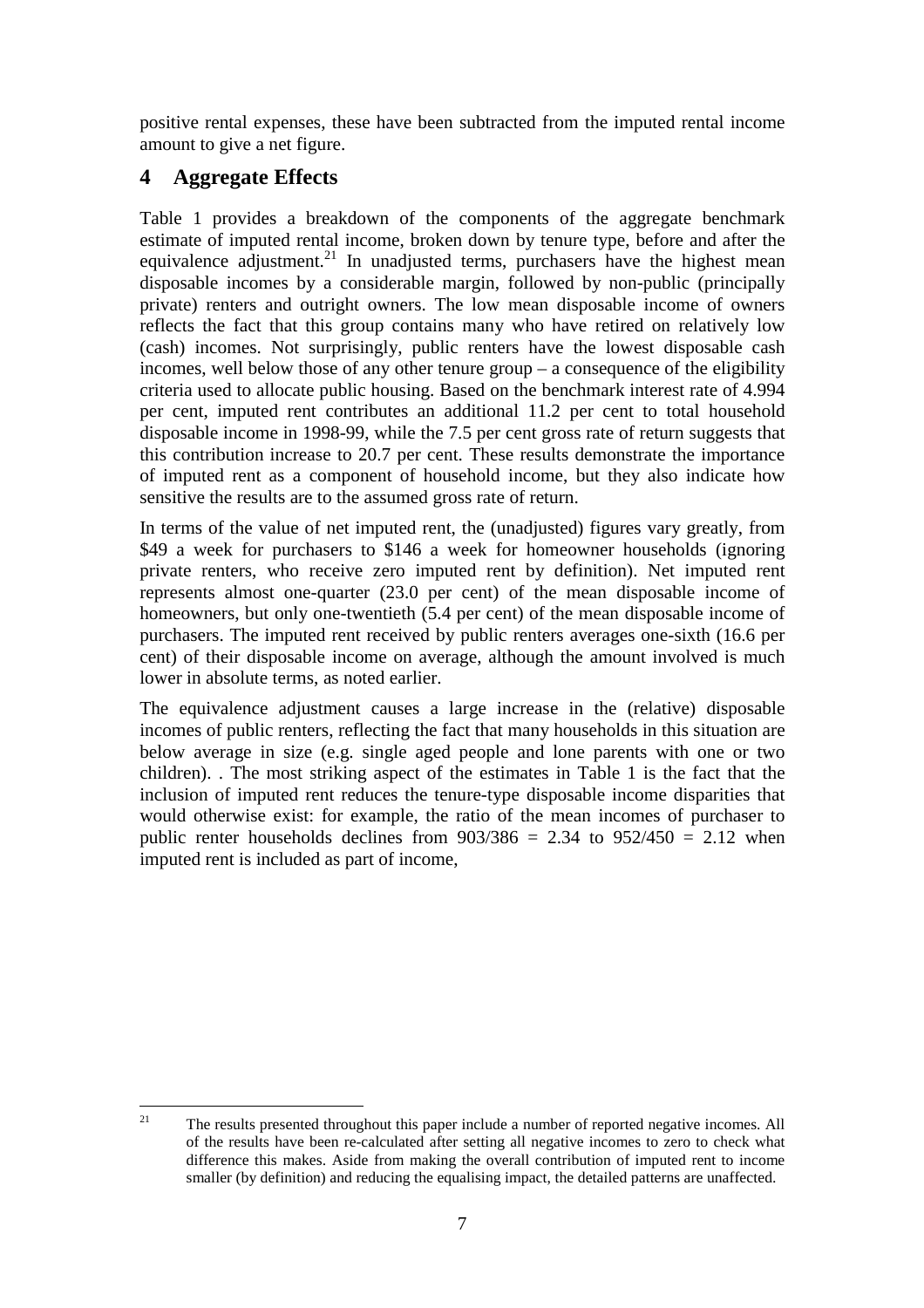|                       |                                     |                  | Overall mean (\$)                  |
|-----------------------|-------------------------------------|------------------|------------------------------------|
| <b>Housing Tenure</b> | Income Variable                     | Unadjusted       | After<br>equivalence<br>adjustment |
| Owned outright        |                                     |                  |                                    |
|                       | Disposable income                   | 636              | 799                                |
|                       | Gross imputed rental income         | 188              | 234                                |
|                       | Operating expenses                  | 41               | 51                                 |
|                       | Interest <sup>(a)</sup>             | $\mathbf{1}$     | $\mathbf{1}$                       |
|                       | Net imputed rental income           | 146              | 182                                |
|                       | Disposable income plus imputed rent | 782              | 981                                |
| Purchaser             |                                     |                  |                                    |
|                       | Disposable income                   | 903              | 861                                |
|                       | Gross imputed rental income         | 181              | 174                                |
|                       | Operating expenses                  | 44               | 42                                 |
|                       | Interest <sup>(a)</sup>             | 89               | 84                                 |
|                       | Net imputed rental income           | 49               | 48                                 |
|                       | Disposable income plus imputed rent | 952              | 909                                |
| Public renter         |                                     |                  |                                    |
|                       | Disposable income                   | 386              | 533                                |
|                       | Rent paid                           | 70               | 95                                 |
|                       | <b>Estimated market rent</b>        | 134              | 181                                |
|                       | Gross imputed rental income         | 64               | 86                                 |
|                       | Net imputed rental income           | 64               | 86                                 |
|                       | Disposable income plus imputed rent | 450              | 619                                |
| Renting - other       |                                     |                  |                                    |
|                       | Disposable income                   | 669              | 760                                |
|                       | Rent paid                           | 149              | 161                                |
|                       | Gross imputed rental income         | $\boldsymbol{0}$ | $\boldsymbol{0}$                   |
|                       | Net imputed rental income           | $\Omega$         | $\overline{0}$                     |
|                       | Disposable income plus imputed rent | 669              | 760                                |
| Other tenures         |                                     |                  |                                    |
|                       | Disposable income                   | 509              | 653                                |
|                       | Rent paid                           | 1                | $\mathbf{1}$                       |
|                       | Gross imputed rental income         | 142              | 174                                |
|                       | Operating expenses                  | 18               | 23                                 |
|                       | Interest <sup>(a)</sup>             | 8                | 14                                 |
|                       | Net imputed rental income           | 116              | 138                                |
|                       | Disposable income plus imputed rent | 625              | 791                                |

#### **Table 1: Income and Components of The Benchmark Imputed Rental Income of Persons by Tenure, 1998-99**

**Note:** (a) Includes mortgage interest and interest for loans on dwelling alterations and additions. **Source:** *Household Expenditure Survey, 1998-99,* confidentialised unit record file*.*

and to  $909/619 = 1.47$  after the equivalence adjustment. Imputed rent thus exerts an equalising effect on income inequality between tenure types, although this effect is based on highly aggregated figures that require a more detailed examination.

Table 2 provides some background to the results presented later by showing how housing tenure (home-ownership in particular) varies by household type and across the income distribution. Home ownership is highest among the aged (over 90 per cent for couples and 75 per cent for singles, with most owning outright), followed by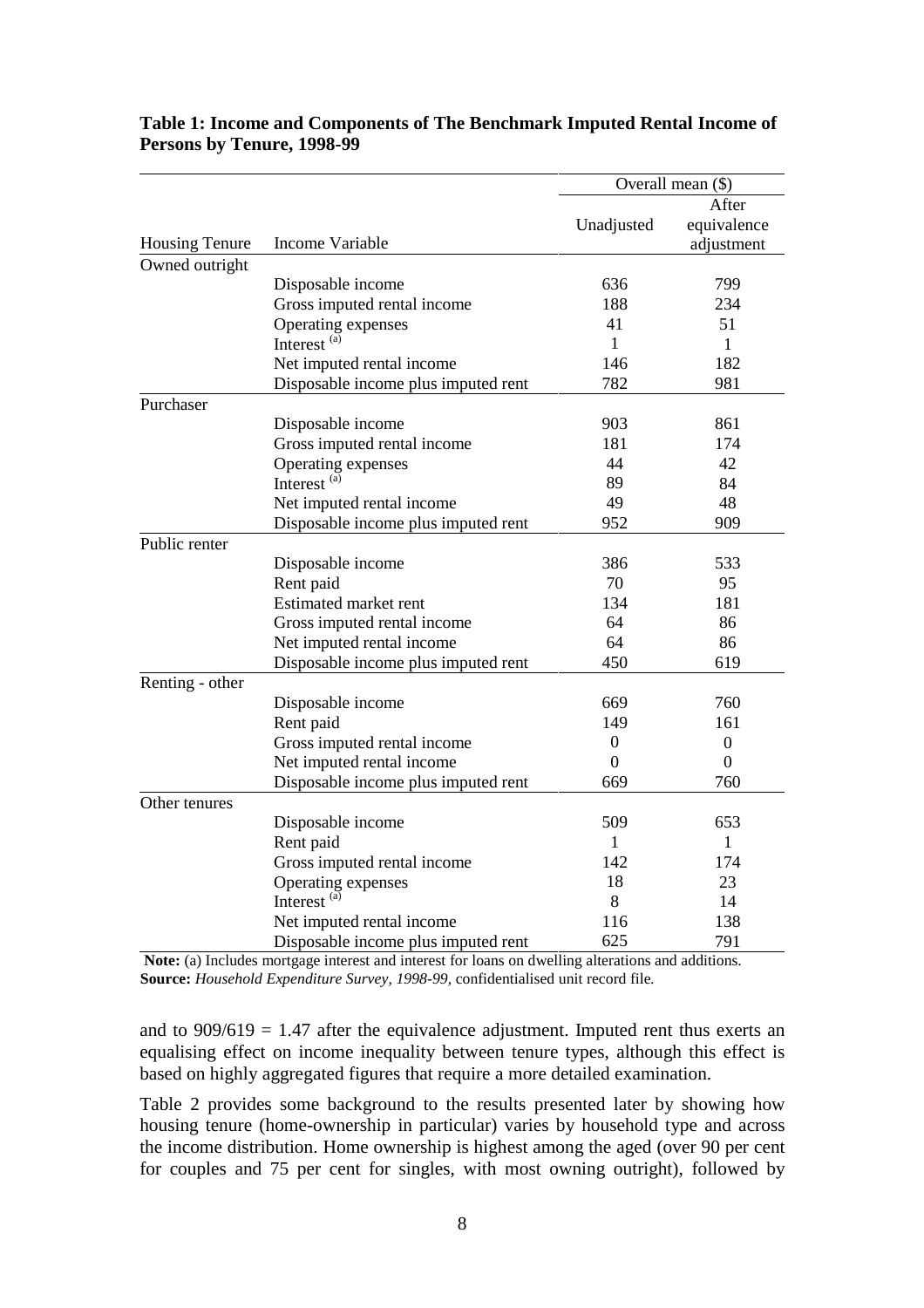couples (with or without children) where ownership also exceeds 70 per cent. Home ownership among single-adult households (single non-aged people and lone parents) are much lower at around 48 per cent, similar to the rate for mixed households. Renting public housing is most common among the single aged and lone parents, while single non-aged people, lone parents and mixed households are most likely to be in private rental accommodation.

|                  |          |           | Housing tenure status: |           |         |            |
|------------------|----------|-----------|------------------------|-----------|---------|------------|
|                  | Outright | Purchaser | Renting                | Renting   | Other   | All        |
|                  | owner    |           | - public               | - private | tenures | households |
| Household type:  |          |           |                        |           |         |            |
| Single aged      | 74.6     | 1.8       | 11.5                   | 8.8       | 3.3     | 100.0      |
| Single, non-aged | 25.7     | 22.6      | 8.3                    | 38.6      | 4.8     | 100.0      |
| Aged couple      | 90.0     | 3.5       | 2.8                    | 2.4       | 1.3     | 100.0      |
| Non-aged couple  | 39.2     | 34.8      | 2.6                    | 20.9      | 2.6     | 100.0      |
| Couple with      | 32.1     | 48.4      | 2.9                    | 15.1      | 1.5     | 100.0      |
| children         |          |           |                        |           |         |            |
| Lone parent      | 25.3     | 23.0      | 14.7                   | 36.3      | 0.8     | 100.0      |
| Mixed households | 25.6     | 22.1      | 3.6                    | 45.8      | 3.0     | 100.0      |
| Income decile:   |          |           |                        |           |         |            |
| 1                | 38.5     | 17.5      | 12.0                   | 26.7      | 5.3     | 100.0      |
| 2                | 43.0     | 13.9      | 18.1                   | 21.0      | 3.9     | 100.0      |
| 3                | 47.1     | 20.8      | 6.5                    | 23.2      | 2.5     | 100.0      |
| 4                | 42.0     | 25.8      | 6.6                    | 23.4      | 2.2     | 100.0      |
| 5                | 49.5     | 24.0      | 5.3                    | 19.0      | 2.3     | 100.0      |
| 6                | 35.2     | 34.5      | 1.8                    | 26.1      | 2.3     | 100.0      |
| 7                | 38.1     | 36.6      | 2.1                    | 21.6      | 1.6     | 100.0      |
| 8                | 35.8     | 42.4      | 1.4                    | 19.4      | 1.0     | 100.0      |
| 9                | 32.8     | 40.6      | 0.4                    | 24.4      | 1.8     | 100.0      |
| 10               | 34.0     | 41.5      | 0.5                    | 22.7      | 1.3     | 100.0      |
| All households   | 39.6     | 29.8      | 5.5                    | 22.8      | 2.4     | 100.0      |

**Table 2: Housing Tenure by Household Type and Income Decile, 1998-99 (percentages)** 

Note: Income deciles are based on (Henderson) equivalent income and have been weighted by households.

**Source:** See Table 1.

 In terms of the distributional profile of housing tenure both outright ownership and renting privately display no clear pattern across the income deciles, whereas the incidence of home purchase tends to rise with income, and public renters are heavily concentrated in the lowest two income deciles. These latter results provide the first clue as to the distributional impact of imputed rent, although it is necessary to conduct a formal analysis to identify the effects (which depend on more than just housing tenure status), and it is to this analysis that we now turn.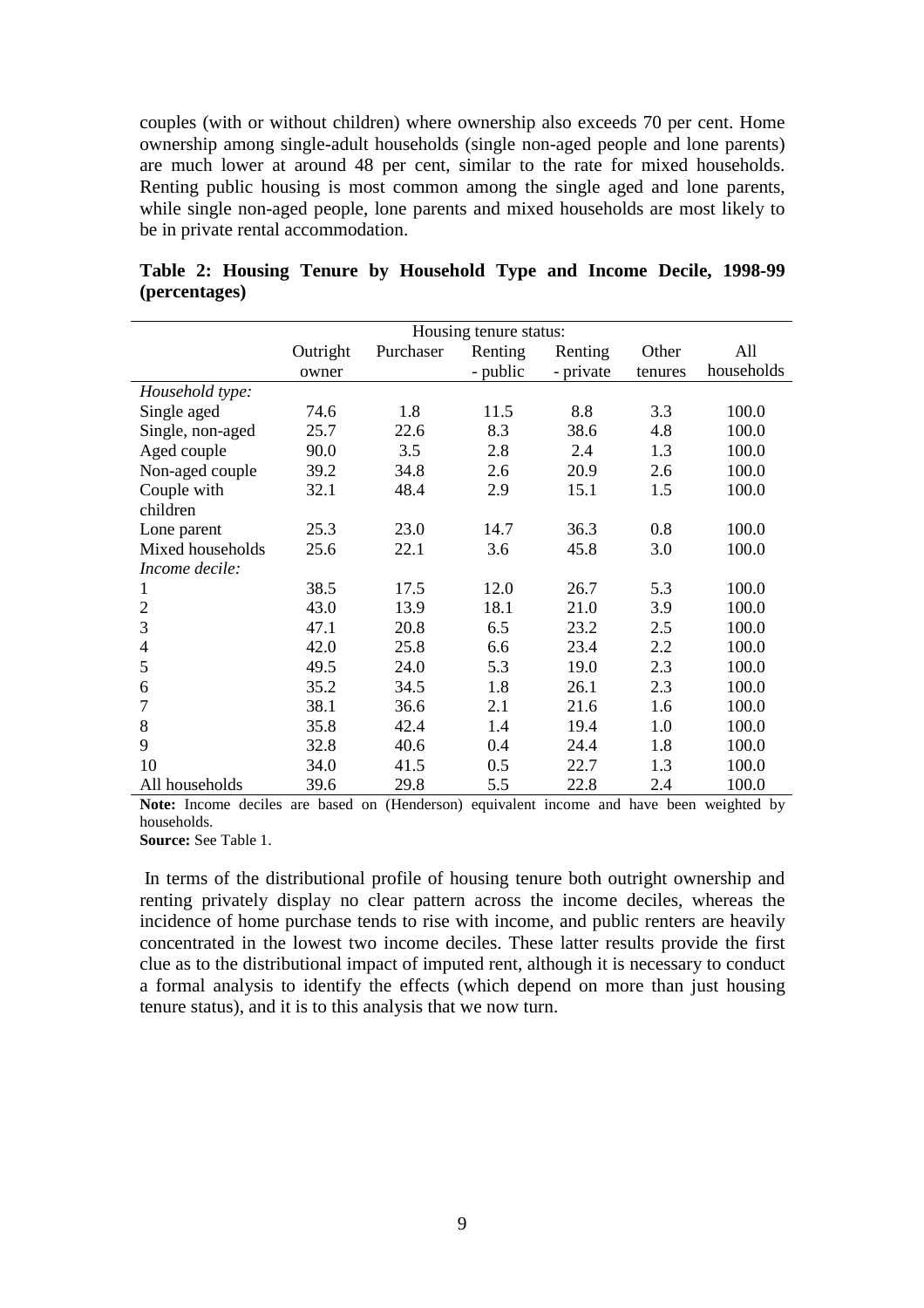## **5 The Overall Distributional Impact**

Table 3 shows how net imputed rent is distributed across the deciles of the distribution of equivalent disposable income, in absolute terms and as a percentage of disposable income. Results are presented using both the benchmark rate of return (4.994 per cent) and the alternative of 7.5 per cent, to provide an insight into the sensitivity of the estimates. Regardless of which interest rate is used, the top decile receives the highest income from imputed rent, with a mean that exceeds the overall average by around 60 per cent. In terms of the absolute level of imputed rental income, there is not a large difference between the amounts received by the bottom nine deciles on either measure.

The importance of imputed rent to the bottom deciles (as well as its distributional impact) becomes more apparent when imputed rent is considered not in absolute terms, but as a percentage of disposable income. Using either rate of return, imputed rental income represents a declining percentage of equivalent disposable income across all income deciles except for the highest, where the value is similar to that for the eighth decile. The results in Table 3 thus suggest that imputed rent has an equalising effect on the income distribution, except at the very top of the distribution.

|                               |  | Table 3: Mean Weekly Equivalent Household Income and Imputed Rent of |  |  |  |
|-------------------------------|--|----------------------------------------------------------------------|--|--|--|
| <b>Persons by Decile (\$)</b> |  |                                                                      |  |  |  |

|                                      | Income decile: |                                             |     |                |   |     |  |   |                 |    |                                                        |
|--------------------------------------|----------------|---------------------------------------------|-----|----------------|---|-----|--|---|-----------------|----|--------------------------------------------------------|
|                                      |                |                                             | - 3 | $\overline{4}$ | 5 | - 6 |  | 8 | 9               | 10 | All                                                    |
| Equivalent disposable                |                |                                             |     |                |   |     |  |   |                 |    |                                                        |
| income $E(DY)$                       |                | 227 447 523 597 679 770 877 100311691678797 |     |                |   |     |  |   |                 |    |                                                        |
| Equivalent net imputed rent (4.994%) |                |                                             |     |                |   |     |  |   |                 |    |                                                        |
| - \$                                 | 96.            | 90.                                         |     | 78 75 85 80    |   |     |  |   | 82 82 86 141 90 |    |                                                        |
| - as a % of $E(DY)$                  |                |                                             |     |                |   |     |  |   |                 |    | 42.2 20.0 14.9 12.6 12.5 10.4 9.4 8.2 7.4 8.4 11.2     |
| Equivalent net imputed rent (7.5%)   |                |                                             |     |                |   |     |  |   |                 |    |                                                        |
| - \$                                 |                | 161 147 141 139 153 152 160 161 171 264 165 |     |                |   |     |  |   |                 |    |                                                        |
| - as a % of $E(DY)$                  |                |                                             |     |                |   |     |  |   |                 |    | 70.6 32.8 26.9 23.3 22.6 19.8 18.3 16.1 14.6 15.8 20.7 |
|                                      |                |                                             |     |                |   |     |  |   |                 |    |                                                        |

**Source:** See Table 1.

The importance of imputed rent to persons in low-income households is re-affirmed in Table 4, which shows the distribution of income before and after the inclusion of imputed rent, using the two alternative gross rates of return and with each income measure adjusted using the Henderson and modified OECD equivalence scales. The results in the upper panel indicate that when the lower gross rate of return is used along with the Henderson scale, the inclusion of imputed rent has an unambiguously equalising impact on the income distribution: the Lorenz curve for income plus imputed rent lies wholly inside that for income alone.<sup>22</sup> This reflects the fact that the bottom decile's share of total income is considerably higher after the inclusion of imputed rent, while under the benchmark measure, the shares of deciles 2 through 5 also increase marginally, and the income share of each of the top five deciles declines by a similar amount. The Gini coefficients decreases slightly (by 3.3 per cent in the benchmark case and by 2.5 per cent in the alternative), and the P90/P10 percentile

 $22$ 22 The two Lorenz curves intersect in the top decile when the higher (7.5 per cent) return is used, implying that the impact on inequality is uncertain.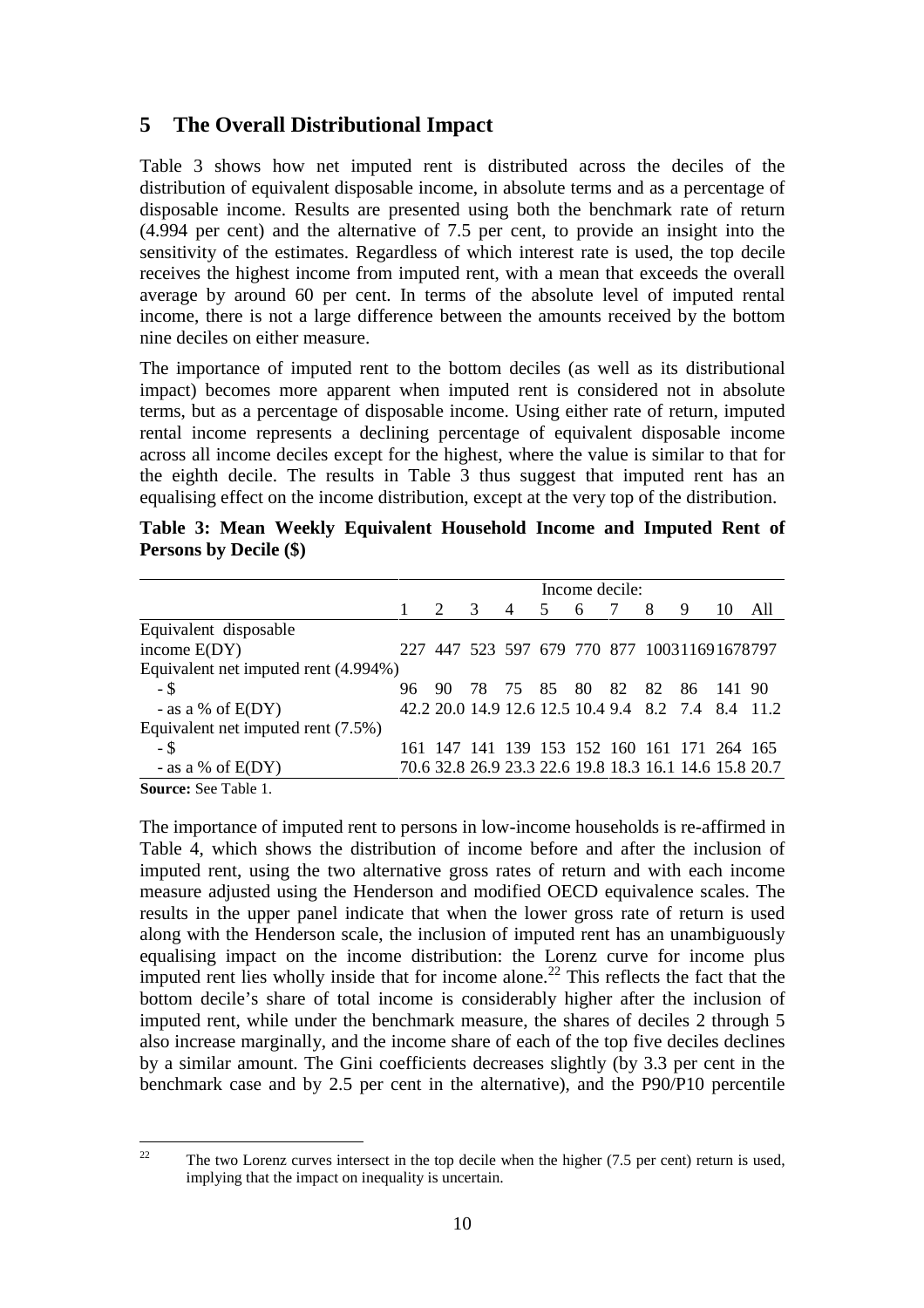ratios also decline, providing further evidence that the inclusion of imputed rent results in a more equal income distribution.

|                                                                                             |           |   |           |   |                       |   |   |   |    | Gini                                                             | P90/ |
|---------------------------------------------------------------------------------------------|-----------|---|-----------|---|-----------------------|---|---|---|----|------------------------------------------------------------------|------|
|                                                                                             |           |   |           |   |                       |   |   |   |    | Coeffi <sub>P10</sub>                                            |      |
|                                                                                             |           |   |           |   | Decile shares $(\%):$ |   |   |   |    | -cient ratio                                                     |      |
|                                                                                             | 2         | 3 | 4         | 5 | 6                     | 7 | 8 | 9 | 10 |                                                                  |      |
| Detailed Henderson equivalence scale:                                                       |           |   |           |   |                       |   |   |   |    |                                                                  |      |
| Equivalent disposable                                                                       |           |   |           |   |                       |   |   |   |    |                                                                  |      |
| income $E(DY)$                                                                              |           |   |           |   |                       |   |   |   |    | 2.85 5.60 6.56 7.49 8.53 9.66 11.00 12.58 14.67 21.06 0.275 3.24 |      |
| E (DY plus net imputed rent)                                                                |           |   |           |   |                       |   |   |   |    |                                                                  |      |
| -4.994% gross rate of                                                                       |           |   |           |   |                       |   |   |   |    |                                                                  |      |
| return                                                                                      |           |   |           |   |                       |   |   |   |    | 3.23 5.67 6.68 7.59 8.55 9.59 10.92 12.39 14.43 20.96 0.266 3.17 |      |
| -7.5% gross rate of return 3.31 5.54 6.59 7.57 8.55 9.63 10.90 12.35 14.42 21.15 0.268 3.25 |           |   |           |   |                       |   |   |   |    |                                                                  |      |
| Modified OECD equivalence scale:                                                            |           |   |           |   |                       |   |   |   |    |                                                                  |      |
| Equivalent disposable                                                                       |           |   |           |   |                       |   |   |   |    |                                                                  |      |
| income $E(DY)$                                                                              |           |   |           |   |                       |   |   |   |    | 2.63 5.01 6.02 6.97 8.15 9.52 11.06 12.95 15.49 22.21 0.304 3.78 |      |
| $E$ (DY plus net imputed rent)                                                              |           |   |           |   |                       |   |   |   |    |                                                                  |      |
| -4.994% gross rate of                                                                       |           |   |           |   |                       |   |   |   |    |                                                                  |      |
| return                                                                                      | 3.08 5.29 |   | 6.20 7.10 |   |                       |   |   |   |    | 8.21 9.45 10.94 12.71 15.16 21.88 0.289 3.56                     |      |
| -7.5% gross rate of return 3.15 5.24 6.19 7.17 8.25 9.48 10.95 12.65 15.05 21.88 0.288 3.62 |           |   |           |   |                       |   |   |   |    |                                                                  |      |

#### **Table 4: Decile Shares of Equivalent Disposable Income With and Without the Inclusion of Imputed Rent**

The distributional picture changes somewhat when the modified OECD scale is used, although the conclusions reached above are robust to this change, and once again the inclusion of imputed rent has an unambiguously equalising impact, the Gini coefficient in this case declining by 4.9 per cent in the benchmark case. Further examination of the distributions shown in Table 4 indicates that (using the Henderson equivalence scale) the decile rankings of more than one-half (53 per cent) of all individuals change when imputed rent is included in the income measure and ranking is undertaken on this extended basis. Of these, the vast majority (83 per cent) move by only one decile, implying that around 9 per cent of the population  $(0.47 +$  $(0.53)(0.83) = 0.91$  move by more than one decile. More than a quarter of a million people move up the income distribution by at least four deciles, while the number whose ranking changes downwards by more than two deciles is close to zero. The inclusion of imputed rent thus leads to substantial re-ranking within the income distribution, even though the aggregate inequality effect is modest.

#### **6 Low-Income Rates**

Ever since the early study of poverty in Melbourne (Henderson, Harcourt and Harper, 1970) and the national study undertaken for the Poverty Commission (Commission of Inquiry into Poverty, 1975), poverty researchers have recognised that some account should be taken of the relatively high housing wealth (and hence low housing costs) of home-owning (predominantly older) Australians with low-incomes. Measuring poverty both before and after housing costs has been regarded as one way of examining this issue, and this approach is widely used in Australia (King, 1998) and in other countries (Ritakallio, 2003). There are many controversial issues surrounding the measurement of poverty that we wish to avoid (Saunders, 2002), so we have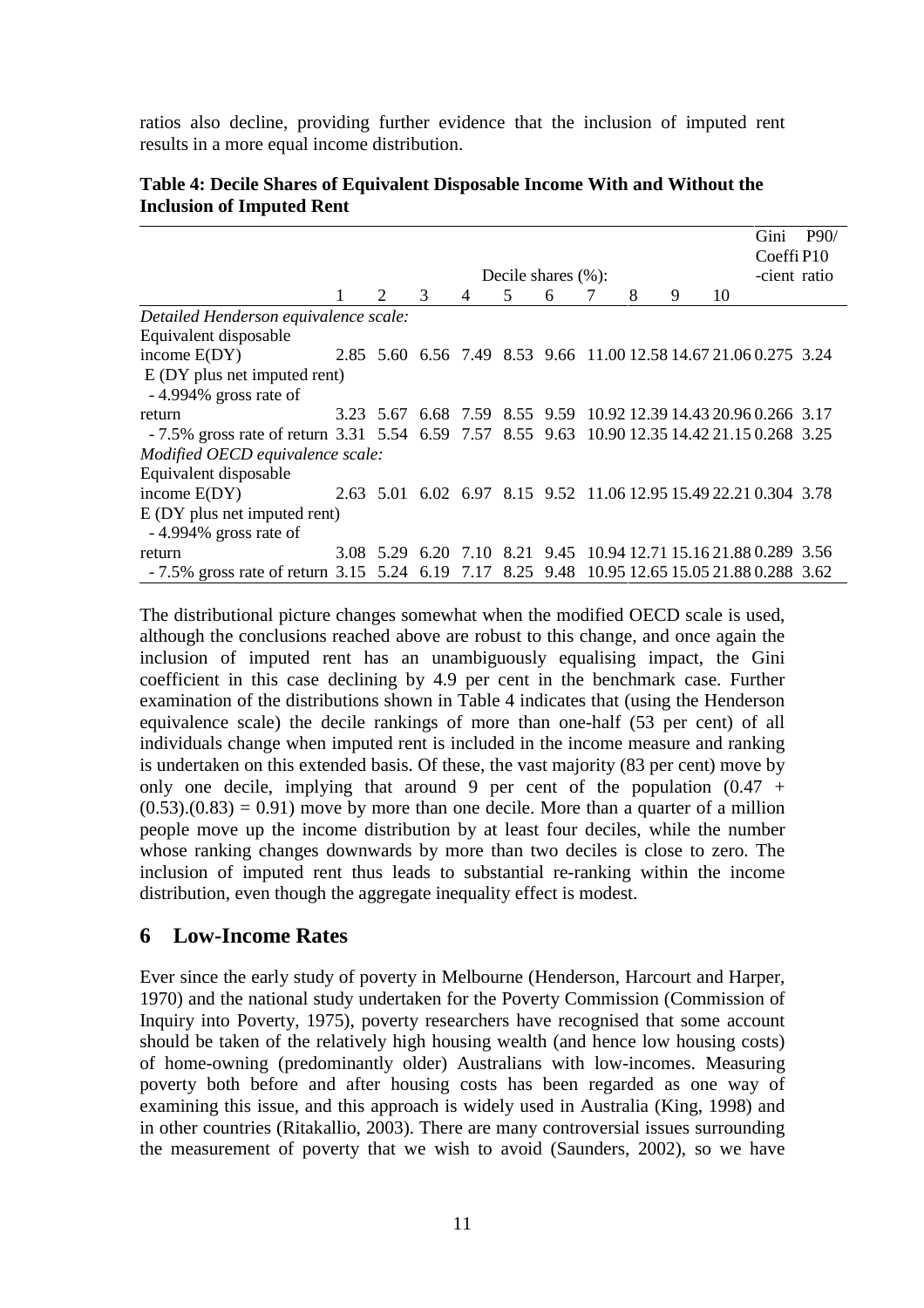focused on low-income rather than poverty, where low-income is defined as being in the bottom quintile of the (equivalised) income distribution.<sup>23</sup>

Figure 1 presents low-income rates by housing tenure using three alternative income measures: equivalent disposable income E(DY), E(DY) plus the benchmark estimate of imputed rent described earlier E(DY+IR), and E(DY) minus *actual* housing costs E(DY-HC). The low-income rates show the percentage of each tenure-type that fall within the lowest quintile of the overall income distribution, where income is defined using each of the three measures. Thus, for example, the inclusion of imputed rent in income causes the low-income rate of outright owners to decline from 19 per cent to 11 per cent, while that for home-purchasers increases from 13 per cent to 17 per cent. These results indicate that while the conventional disposable income measure suggests that outright owners are *more* susceptible to low-income than home purchasers, they become *less* susceptible to low-income after imputed rent is included in income. And whereas public renters have a low-income rate (51 per cent) that is more than twice that for private renters (24 per cent), the difference narrows after the addition of imputed rent to just four percentage points (38 per cent compared with 34 per cent) and the gap is similar when account is taken of housing costs incurred. Despite these changes, the low-income rates for rental households remain above those for both owner-occupiers and home purchasers.

Tenure-specific low-income rates based on income after housing costs produce similar low-income rates to those based on the income plus imputed rent measure, with the greatest discrepancies occurring for private renters (a low-income rate of 34 per cent compared with 30 per cent) and home purchasers (21 per cent compared with 17 per cent). Thus, aside from those who own their homes outright, either of the two adjustments results in a narrowing of the low-income rates across tenure types. Whether the impact of housing is measured as providing a supplement to cash income, or as a cost that must be financed out of cash income, the results show that the circumstances of homeowners improve relative to all other tenure types.

 $23$ We have replicated the estimates used to construct Figures 1 and 2 using the modified OECD scale but this has no marked impact on the pattern or results or on any of the conclusions reached below. For reasons of space, we have not presented the alternative results, but they are available on request from the authors.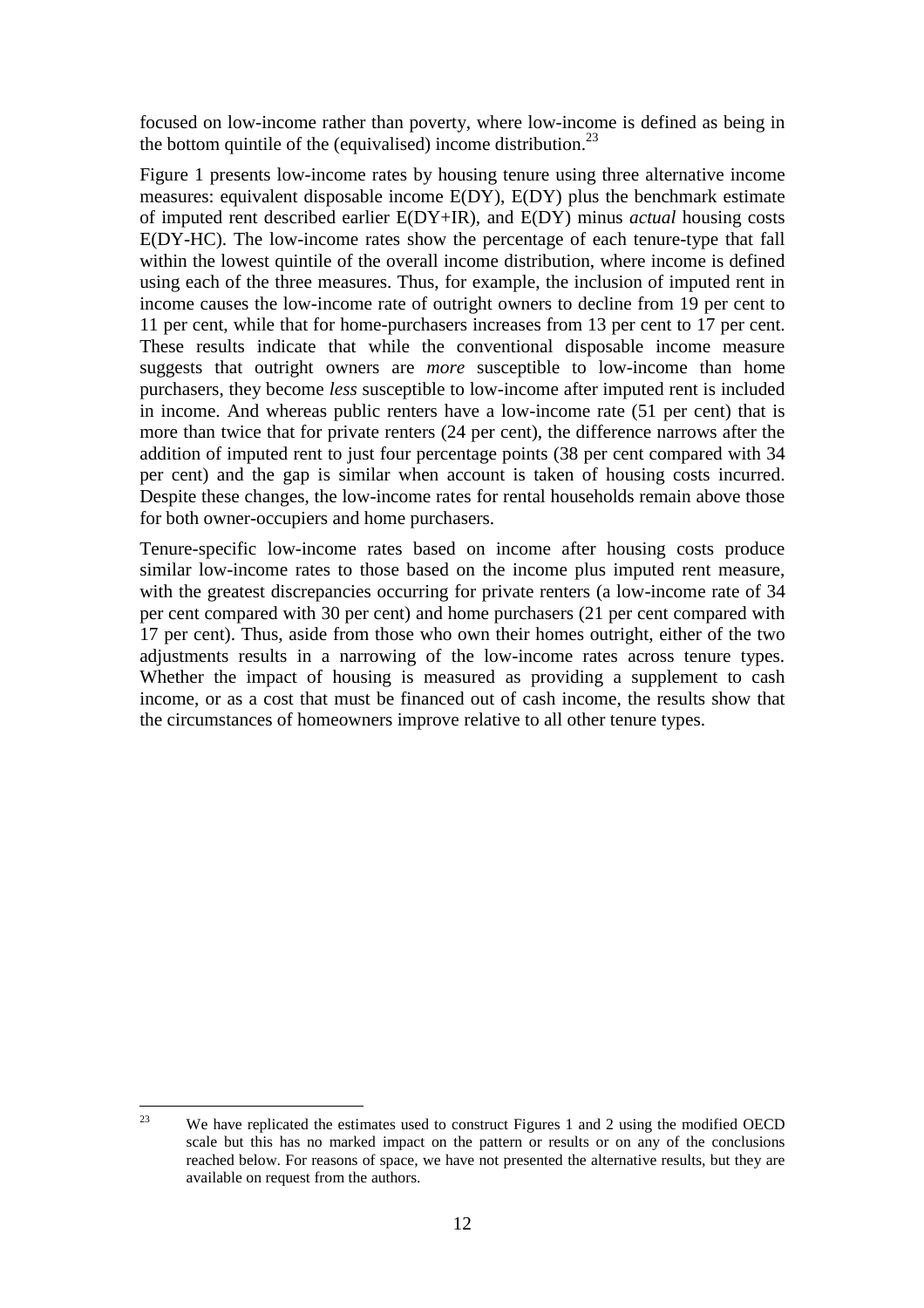#### **Figure 1: Low-income Rates Before and After the Inclusion of Imputed Rent and the Exclusion of Housing Costs, by Housing Tenure**



Figure 2 presents low-income rates, calculated on the same basis as in Figure 1, classified by the age of the reference person in the household. Before the inclusion of imputed rent, the differences in low-income rates by age are small, varying between 14 per cent (for the 45-54 year age group) and 24 per cent (for those aged 75 and over). However, the inclusion of imputed rent increases the incidence of low-income among all age categories up to the 35-44 year age group, leaving it unaffected for the 45-54 year age group, and decreasing it considerably among households aged 55 and over. As a result, the low-income rate amongst the youngest households (28 per cent) is more than three-times higher than that amongst the oldest households (8 per cent), a dramatic change from the original rankings. Figure 2 also shows that the low-income rates derived from the disposable income after housing costs measure are very similar to the corresponding rates after imputed rent is included.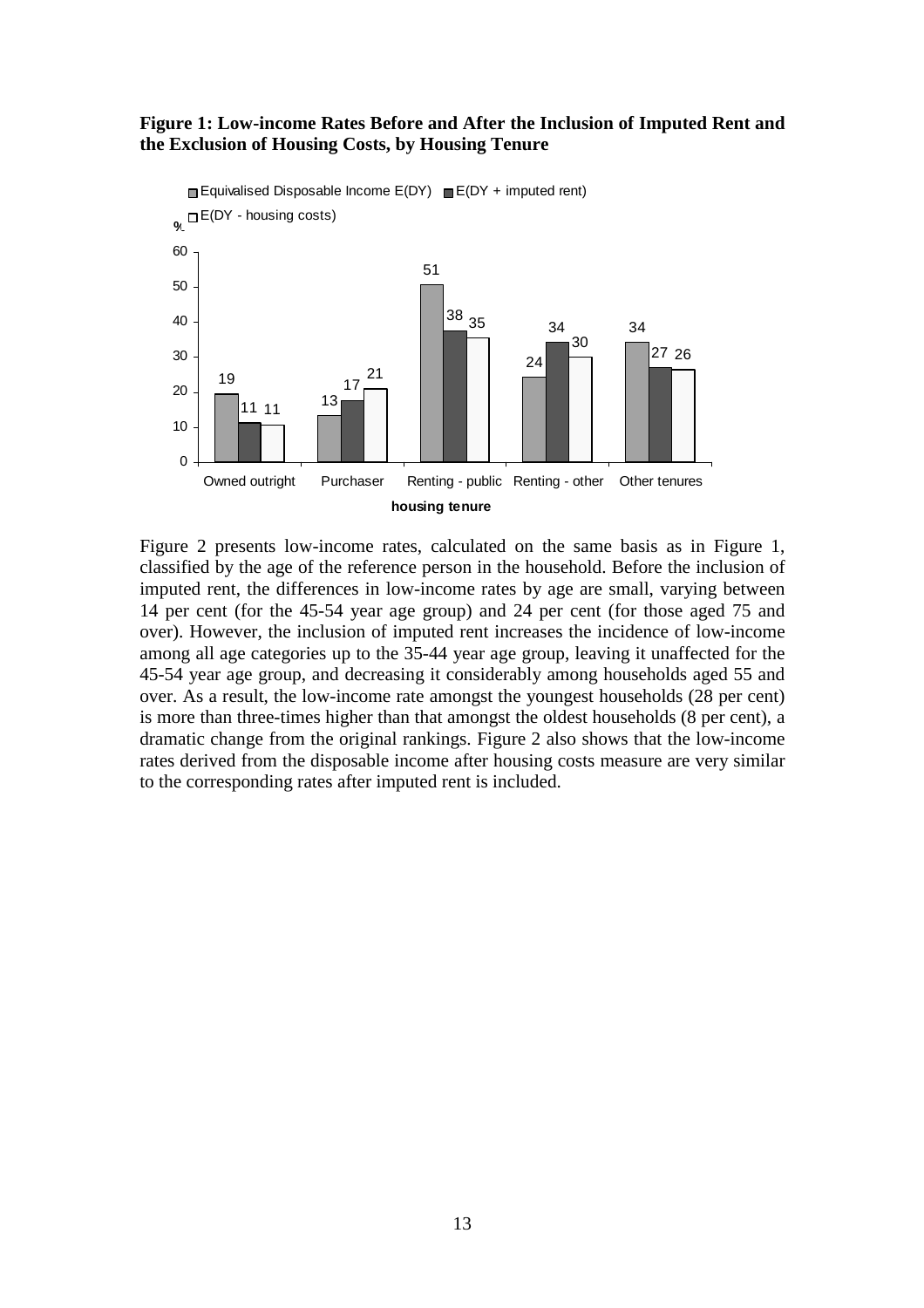

#### **Figure 2: Low-income Rates Before and After the Inclusion of Imputed Rent and the Exclusion of Housing Costs, by Age of Reference Person**

#### **7 Changes Over Time: 1993-94 to 1998-99**

At any point in time, the magnitude of gross imputed rental income is aligned with private rental prices, while net imputed rent is strongly influenced by the size of mortgage interest payments by home-purchasers. Interest payments in turn are a function of the mortgage interest rate and the level of house prices, as well as other factors such as average mortgage size and time to maturity. Changes over time in the magnitude of imputed rental income thus incorporate the impact of many factors. Here, we examine the extent and breakdown of changes between 1993-94 and 1998- 99. Unfortunately, as noted earlier, problems with data comparability currently preclude such an investigation extending beyond this period.<sup>24</sup>

The total value of net imputed rental income increased as a proportion of (unadjusted) household disposable income between 1993-94 and 1998-99. Excluding imputed rental income in the 'Other tenure' category (because of data comparability problems), the total value of net imputed rent in 1993-94 was equal to 10.1 per cent of disposable cash income, whereas by 1998-99 it had increased slightly to 10.8 per cent. This increase was driven by a (relative) decline in interest payments between the two periods, from 4.4 per cent to 3.8 per cent of total disposable income, and this in turn reflects a fall in home loan interest rates from an average of 8.88 per cent to 6.58 per cent (moderated by an increase in housing debt).  $2^5$ 

 $24$ 24 The annual (CPI) inflation rate in the two years was similar, at 1.8 per cent in 1993-94 and 1.2 per cent in 1998-99, respectively. Had they been very different, it would have been necessary to consider whether and how this could have affected the results by influencing nominal interest rates and house prices in each year. It should be possible to extend the period covered by this analysis when the ABS releases the foreshadowed revised versions of the earlier HES surveys, and when future expenditure surveys are conducted – the latest HES took place in 2003-04 but the unit record data have not yet been released.

 $25$  These latter figures were calculated as the average of interest rates offered to owner-occupiers by banks for standard variable home loans for the twelve months over each of the two years. The rate for each month was the 'predominant or average rate of large' banks on the last working day of each month. (Reserve Bank of Australia, 2003)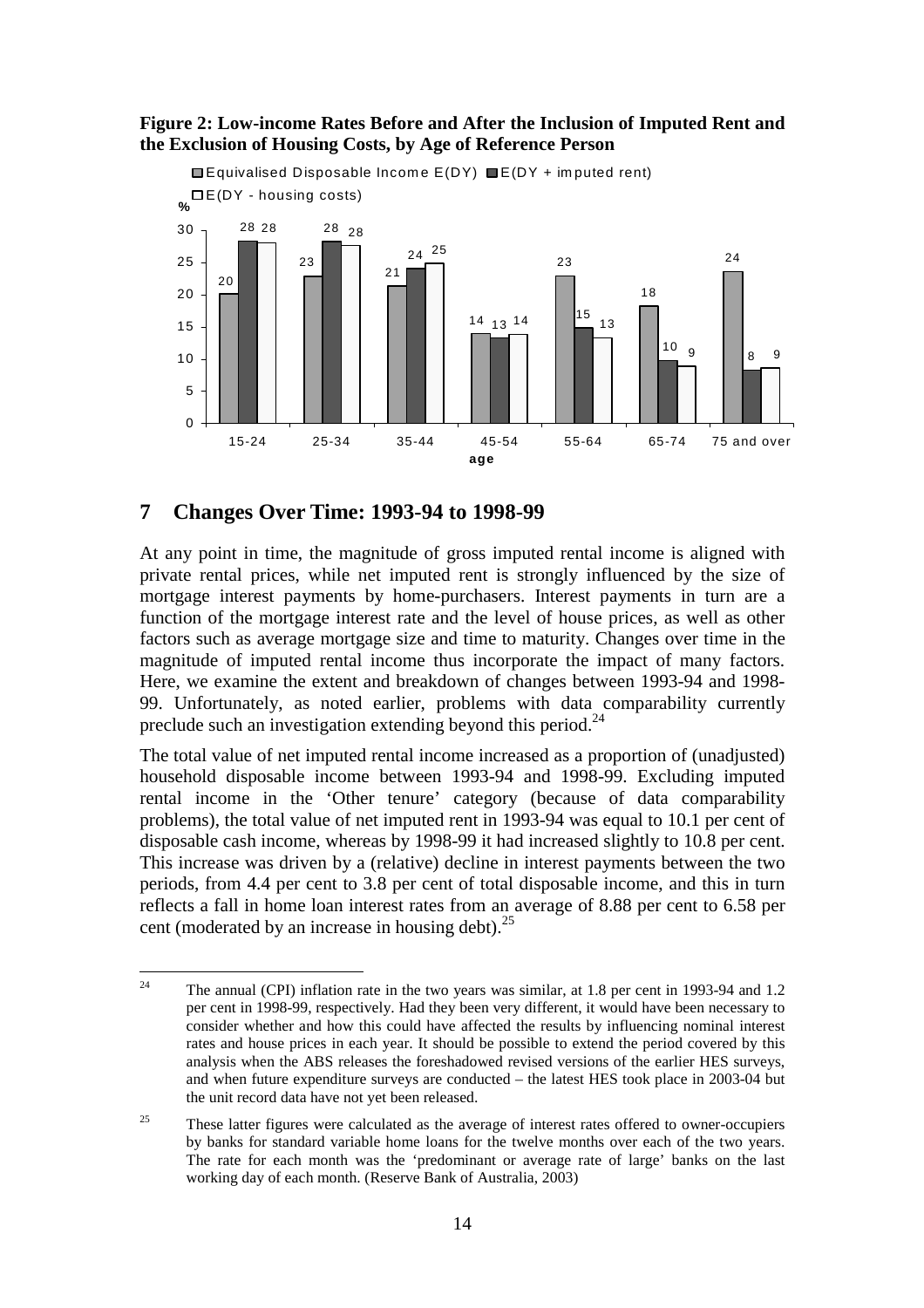Table 5 summarises the aggregate percentage contribution of imputed rental income to household disposable income for those in each housing tenure category in each year.26 There was a slight increase in the contribution of gross imputed rent to the incomes of people in owner-occupied housing over the period, but the fall in interest payments increased the net imputed rental income of people in purchaser households. The net effect has been to make the contribution of net imputed rent to the incomes of people in purchaser households more than twice as high in 1998-99 (5.4 per cent) as it was in 1993-94 (2.3 per cent).

| <b>Housing Tenure</b> | Variable                    | 1993-94 | 1998-99 |
|-----------------------|-----------------------------|---------|---------|
| Owned outright        |                             |         |         |
|                       | Gross imputed rental income | 28.8    | 29.5    |
|                       | Operating expenses          | 6.5     | 6.4     |
|                       | Interest <sup>(a)</sup>     | 0.0     | 0.1     |
|                       | Net imputed rental income   | 22.4    | 23.0    |
| Purchaser             |                             |         |         |
|                       | Gross imputed rental income | 19.8    | 20.1    |
|                       | Operating expenses          | 4.8     | 4.8     |
|                       | Interest <sup>(a)</sup>     | 12.6    | 9.8     |
|                       | Net imputed rental income   | 2.3     | 5.4     |
| Public renter         |                             |         |         |
|                       | Rent paid                   | 17.3    | 18.2    |
|                       | Estimated market rent       | 32.1    | 34.8    |
|                       | Gross imputed rental income | 14.8    | 16.7    |
|                       | Net imputed rental income   | 14.8    | 16.7    |

**Table 5: Components of the Benchmark Imputed Rental Income as a Percentage of Household Disposable Income by Housing Tenure, 1993-94 and 1998-99** 

**Note:** (a) Includes mortgage interest and interest for loans on dwelling alterations and additions. **Source:** See Table 1 and main text.

As a share of disposable income, the average rents paid by public housing tenants increased slightly, but the estimated value of their rental income supplements increased by a greater amount. Paradoxically, therefore, the proportional contribution of imputed rent to the income of public renter households increased in magnitude, even though their rental expenditure accounted for a higher proportion of their disposable income. This reflects the fact that the average disposable incomes of public renters decreased in real terms over this period, as did their income if imputed rent is included.

Changes in the distributional impact of imputed rental income are summarised in Table 6, which compares decile mean incomes and income shares before and after imputed rent has been added to disposable income. In both years, the inclusion of imputed rent adds substantially to mean household income, by an amount equal to \$89 (12.1 per cent of disposable income) in 1993-94 and by \$104 (12.8 per cent) in 1998- 99 (both measured in 1998-99 prices). Imputed rent also had an equalising effect on the income distribution in both years, the Gini coefficient declining by 5.9 per cent

 $26$ Private renters have been excluded from Table 5 because they have zero imputed rent in each year, by definition.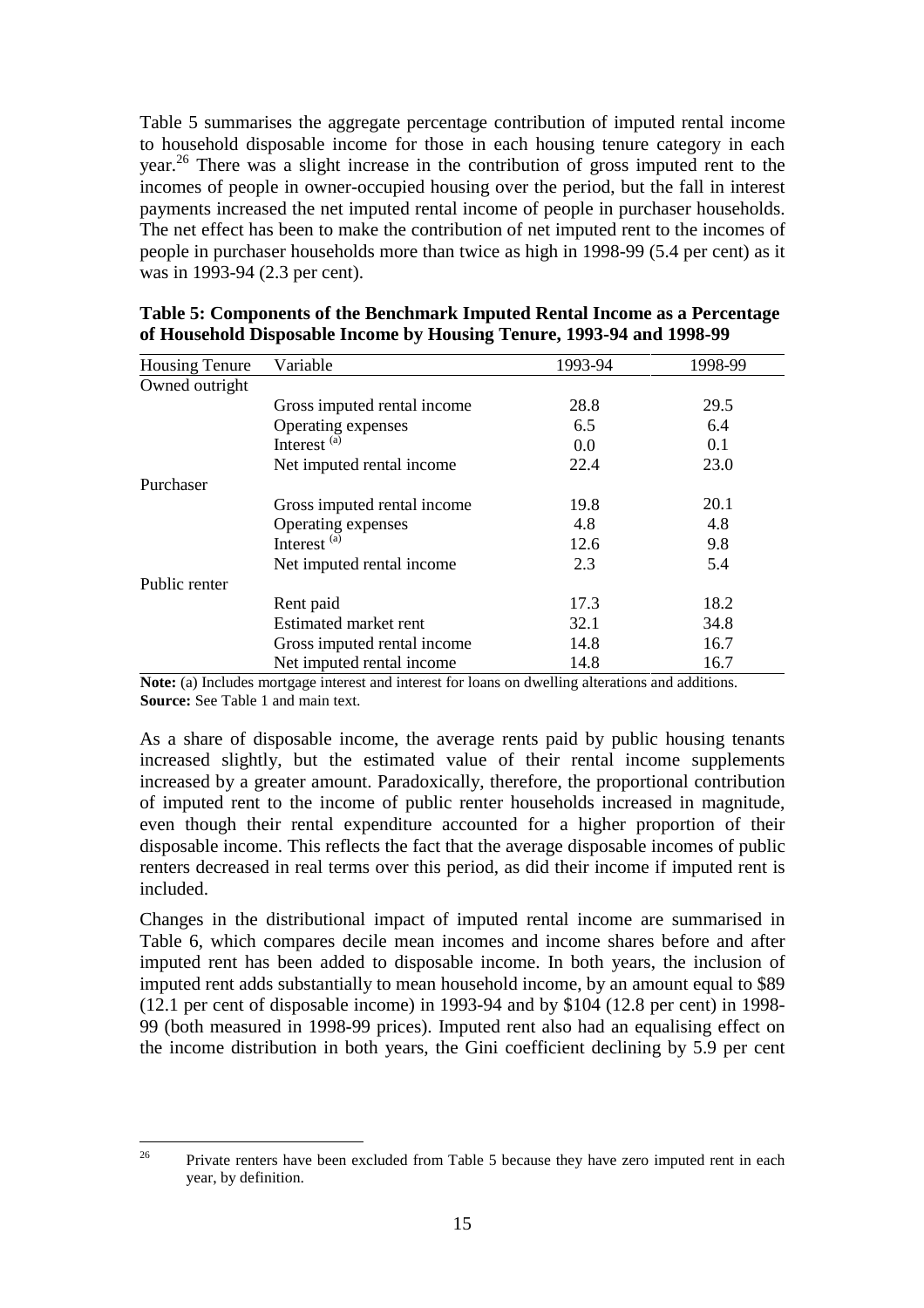and 5.2 per cent in 1993-94 and 1998-99, respectively, and the P90/P10 percentile ratio declining by 1.9 per cent and 4.4 per cent, respectively.<sup>27</sup>

It is not possible to identify the factors that are driving the results shown in Table 6 because so much changed over the period and some of these changes have offsetting effects. The factors that are of specific importance in this context include changes in interest rates, changes in mean housing debt and mean gross housing equity, and changes in the home ownership profile across the income distribution. How these latter two factors changed between 1993-94 and 1998-99 is shown in Table 7. It is clear from these results that changes in both the ownership profile and in gross housing equity will have a complex effect on the distributional impact of imputed rent. Over the period, there was a slight decline in outright ownership, but a more than offsetting increase in the percentage of households who were purchasing their homes. Even so, by 1998-99, the outright ownership rate of just below 40 per cent was still 10 percentage points above the home purchase rate.

**Table 6: Distribution of Disposable Income Before and After Adding Imputed Rental Income, 1993-94 and 1998-99 (\$1998-99)** 

|         | 1993-94 |                |         |              |             | 1998-99           |              |       |  |  |
|---------|---------|----------------|---------|--------------|-------------|-------------------|--------------|-------|--|--|
|         |         | Equivalised    |         |              | Equivalised |                   |              |       |  |  |
|         |         | disposable     |         | $E(DY + IR)$ |             | disposable income | $E(DY + IR)$ |       |  |  |
| Income  |         | income $E(DY)$ |         |              |             | E(DY)             |              |       |  |  |
| decile  | Mean    | Share          | Mean    | Share        | Mean        | <b>Share</b>      | Mean         | Share |  |  |
|         | $(\$)$  | $(\% )$        | $($ \$) | $(\%)$       | $($ \$)     | $(\% )$           | $(\$)$       | (%)   |  |  |
| 1       | 177     | 2.38           | 231     | 2.77         | 205         | 2.55              | 271          | 2.99  |  |  |
| 2       | 420     | 5.66           | 478     | 5.73         | 435         | 5.42              | 504          | 5.56  |  |  |
| 3       | 484     | 6.53           | 569     | 6.84         | 508         | 6.32              | 599          | 6.61  |  |  |
| 4       | 549     | 7.40           | 647     | 7.76         | 585         | 7.28              | 682          | 7.53  |  |  |
| 5       | 626     | 8.43           | 723     | 8.68         | 671         | 8.36              | 770          | 8.49  |  |  |
| 6       | 711     | 9.56           | 805     | 9.68         | 769         | 9.57              | 867          | 9.56  |  |  |
|         | 810     | 10.90          | 900     | 10.81        | 888         | 11.05             | 986          | 10.88 |  |  |
| 8       | 937     | 12.61          | 1019    | 12.25        | 1025        | 12.76             | 1127         | 12.43 |  |  |
| 9       | 1107    | 14.90          | 1188    | 14.27        | 1206        | 15.01             | 1317         | 14.52 |  |  |
| 10      | 1606    | 21.63          | 1765    | 21.21        | 1742        | 21.69             | 1942         | 21.42 |  |  |
| All     | 742     |                | 833     |              | 803         |                   | 907          |       |  |  |
| Gini    |         | 0.286          |         | 0.269        |             | 0.290             |              | 0.275 |  |  |
| P90/P10 |         | 3.20           |         | 3.14         |             | 3.41              |              | 3.26  |  |  |

**Notes:** Incomes are expressed in constant 1998-99 prices and have been adjusted using the detailed Henderson scale and the data have been weighted on a household basis. Differences in the weighting procedure accounts for the differences between these results and those reported in Table 3.

<sup>27</sup> In both years, the Lorenz curve for the distribution of income plus imputed rent lies wholly inside that for income only, thus indicating that the inclusion of imputed rent has an unambiguously equalising effect. The smaller declines in the percentile ratio indicate that most of the impact of imputed rent occurs around the middle of the income distribution, as opposed to its extremes.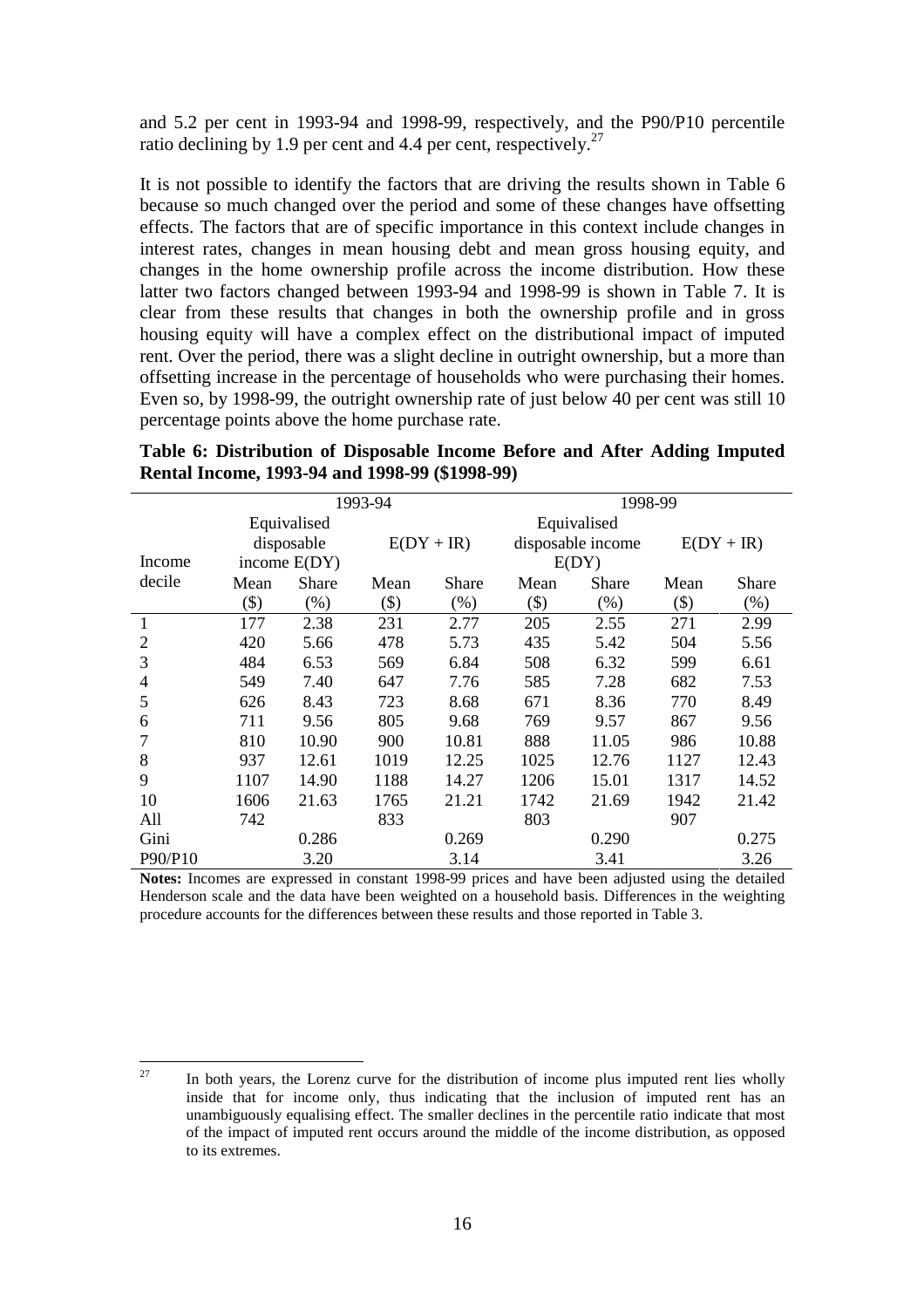|                          |         |             | Owners  |                                 | Purchasers |             |                               |         |  |
|--------------------------|---------|-------------|---------|---------------------------------|------------|-------------|-------------------------------|---------|--|
| Equivalent<br>Disposable |         | % of decile |         | Mean gross equity<br>$(\$'000)$ |            | % of decile | Mean gross equity<br>(\$'000) |         |  |
| Income                   | 1993-94 | 1998-99     | 1993-94 | 1998-99                         | 1993-94    | 1998-99     | 1993-94                       | 1998-99 |  |
| Decile                   |         |             |         |                                 |            |             |                               |         |  |
|                          | 43.9    | 38.5        | 191.5   | 187.7                           | 15.9       | 17.5        | 154.3                         | 196.7   |  |
| 2                        | 44.9    | 43.0        | 135.5   | 150.3                           | 13.6       | 13.9        | 149.2                         | 135.2   |  |
| 3                        | 46.9    | 47.1        | 157.0   | 148.4                           | 15.9       | 20.8        | 138.0                         | 164.2   |  |
| 4                        | 49.5    | 42.0        | 155.2   | 166.3                           | 19.4       | 25.8        | 144.9                         | 158.6   |  |
| 5                        | 46.0    | 49.5        | 168.5   | 172.3                           | 23.4       | 24.0        | 167.7                         | 161.5   |  |
| 6                        | 41.5    | 35.2        | 173.6   | 191.7                           | 28.4       | 34.5        | 175.6                         | 182.6   |  |
|                          | 37.9    | 38.1        | 180.4   | 210.8                           | 34.9       | 36.6        | 160.9                         | 178.4   |  |
| 8                        | 35.5    | 35.8        | 193.4   | 218.2                           | 34.9       | 42.4        | 179.0                         | 183.6   |  |
| 9                        | 34.2    | 32.8        | 211.9   | 237.1                           | 38.9       | 40.6        | 179.4                         | 190.2   |  |
| 10                       | 38.6    | 34.0        | 296.4   | 325.1                           | 41.4       | 41.5        | 236.6                         | 271.0   |  |
| All                      | 41.9    | 39.6        | 183.5   | 196.0                           | 26.7       | 29.8        | 176.4                         | 189.2   |  |

**Table 7: Changes in Gross Housing Equity and Tenure Profile, 1993-94 to 1998- 99** 

**Notes:** Data has been weighted on a household basis and is expressed in constant 1998-99 prices.

Whereas outright ownership is highest at the bottom and middle of the distribution, the incidence of home purchase rises steadily with the level of equivalent household income. And while the distributional pattern of ownership became slightly more pronounced between 1993-94 and 1998-99, the purchaser pattern became somewhat less pronounced across the income deciles. Not surprisingly, in both years the gross housing equity of owners exceeded that of purchasers, but whereas gross housing equity rises steadily across deciles three to ten for both owners and purchasers, this pattern is not observed in deciles one and two – particularly for owners. Purchasers in the lowest decile experienced a particularly rapid increase in gross equity over the period examined.

We have simulated how different factors affect inequality in the distribution of income plus imputed rent using two methods. The first estimates the *separate marginal impact* of each factor (the level of interest rates, the value of housing debt, the distributional profile of home ownership and the value of gross housing equity) by estimating the impact of changing each factor in isolation holding all the others constant at their initial (1993-94) value. The second approach estimates the *cumulative marginal impact* of each factor by changing each in sequence and calculating the cumulative impact as each is adjusted to their final (1998-99) value.<sup>28</sup> Both methods produced very similar estimates of the marginal effects and we therefore only present (in Table 8) those based on the latter method.<sup>29</sup> To be clear, these simulations estimate what the distribution of income plus imputed rent would have been in 1998-99 as each factors is progressively set at its 1998-99 value: thus the results in column three of Table 8 estimate what the distribution would have been had the rate of interest been equal to its value in 1998-99, with other factors held at 1993- 94 values, the next column sets both the interest rate and housing debt at their 1998-

<sup>28</sup> Note that the order in which the factors are changed matters in the second method but not in the first. However, this does not appear to exert a major impact on the results, since both methods produce very similar estimates of the marginal impacts.

<sup>&</sup>lt;sup>29</sup> Imputed rent has been set to zero for public renters in the following analysis in order to focus on the impact of changes in the home-ownership profile.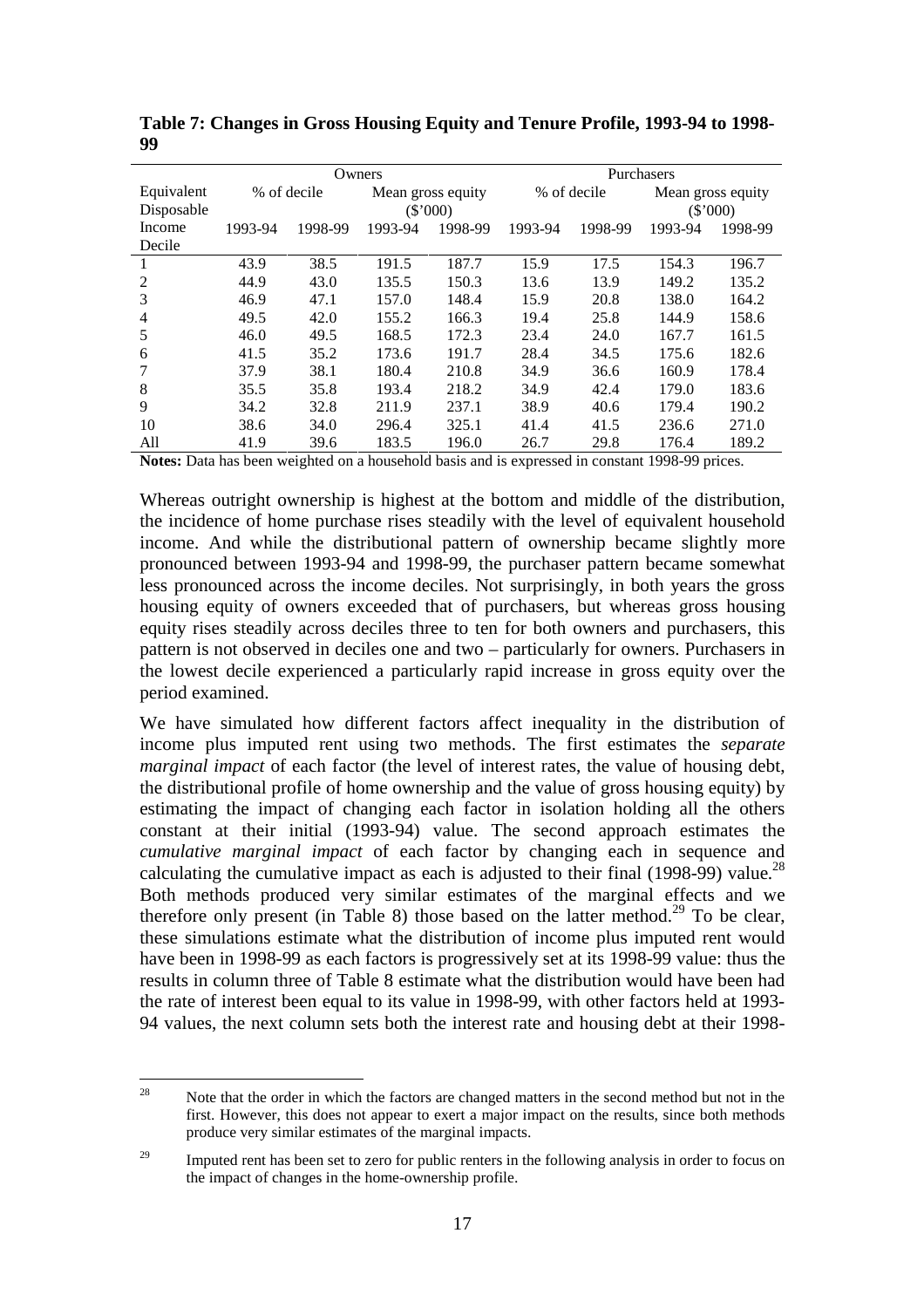99 value, holding other factors at 1993-94 values, and so on.<sup>30</sup> The second last column shows the impact of changing all four factors, while the final column shows the actual distribution in 1998-99 presented in Table 6.

The second and third columns of Table 8 suggest that the decline in interest rates between 1993-94 and 1998-99 had a small but equalising effect on the distribution of income plus imputed rent, with the effect concentrated at the bottom of the distribution. In contrast, changes in the housing debt profile had an offsetting (disequalising) effect, although the change was also small (and not large enough to offset the interest rate effect). Changes in the home ownership tenure profile (between outright owners, home purchasers and all other tenures combined) had no clear distributional impact, but by far the largest distributional effect is associated with the simulated change in real gross housing equity. This resulted in a marginal impact that caused the Gini coefficient to increase by 1.87 per cent, and a 1.91 per cent marginal impact on the P90/P10 percentile ratio.

**Table 8: Simulated Effects of Changes in Interest Rates, Gross Housing Equity and the Owner/Purchaser Profile on the Distribution of Imputed Rent, 1993-94 to 1998-99 (percentages)** 

|                |            | Income share $(\% )$ :                           |       |                   |         |          |          |  |  |  |  |
|----------------|------------|--------------------------------------------------|-------|-------------------|---------|----------|----------|--|--|--|--|
|                | $E(DY+IR)$ | $E(DY+IR)$ in 1993-94 assuming 1998-99 level of: |       |                   |         |          |          |  |  |  |  |
| Income         | in 1993-   | Interest                                         |       | Housing Ownership | Gross   | All four | in 1998- |  |  |  |  |
| decile         | 94         | rates                                            | Debt  | profile           | housing | changes  | 99       |  |  |  |  |
|                |            |                                                  |       |                   | equity  | together |          |  |  |  |  |
| $\mathbf{1}$   | 2.77       | 2.83                                             | 2.82  | 2.81              | 2.75    | 2.75     | 2.99     |  |  |  |  |
| 2              | 5.73       | 5.73                                             | 5.74  | 5.73              | 5.67    | 5.67     | 5.56     |  |  |  |  |
| 3              | 6.84       | 6.84                                             | 6.84  | 6.84              | 6.77    | 6.77     | 6.61     |  |  |  |  |
| $\overline{4}$ | 7.76       | 7.77                                             | 7.77  | 7.78              | 7.72    | 7.72     | 7.53     |  |  |  |  |
| 5              | 8.68       | 8.66                                             | 8.66  | 8.67              | 8.61    | 8.61     | 8.49     |  |  |  |  |
| 6              | 9.68       | 9.67                                             | 9.64  | 9.65              | 9.60    | 9.60     | 9.56     |  |  |  |  |
| 7              | 10.81      | 10.80                                            | 10.77 | 10.81             | 10.79   | 10.79    | 10.88    |  |  |  |  |
| 8              | 12.25      | 12.25                                            | 12.23 | 12.31             | 12.34   | 12.34    | 12.43    |  |  |  |  |
| 9              | 14.27      | 14.28                                            | 14.29 | 14.35             | 14.43   | 14.43    | 14.52    |  |  |  |  |
| 10             | 21.21      | 21.17                                            | 21.23 | 21.07             | 21.32   | 21.32    | 21.42    |  |  |  |  |
| Gini           | 0.269      | 0.268                                            | 0.269 | 0.268             | 0.273   | 0.273    | 0.275    |  |  |  |  |
| P90/P10        | 3.14       | 3.13                                             | 3.13  | 3.14              | 3.20    | 3.20     | 3.26     |  |  |  |  |

**Notes:** See Notes to Table 6 and main text.

The change in gross housing equity thus accounts for a large proportion of the observed change in the distribution of disposable income plus imputed rent between 1993-94 and 1998-99 and explains virtually all of the observed change in the equalising impact of imputed rent over the period (Table 6). When all four factors are changed together, the net impact is to increase inequality (compared with the actual distribution in 1993-94), although this final simulated distribution (shown in the penultimate column of Table 8), still diverges from the actual distribution in 1998-99, implying that factors other than those accounted for in the simulations (such as

 $30<sup>2</sup>$ 30 Recalling the methods employed in the derivation of imputed rent, and given that the gross rate of return is very similar in the two years, the third column can be interpreted as a simulation of the combined effect of changes in real private rental prices and changes in the stock (or quality) of owner-occupied housing. We have not attempted to differentiate between these two effects.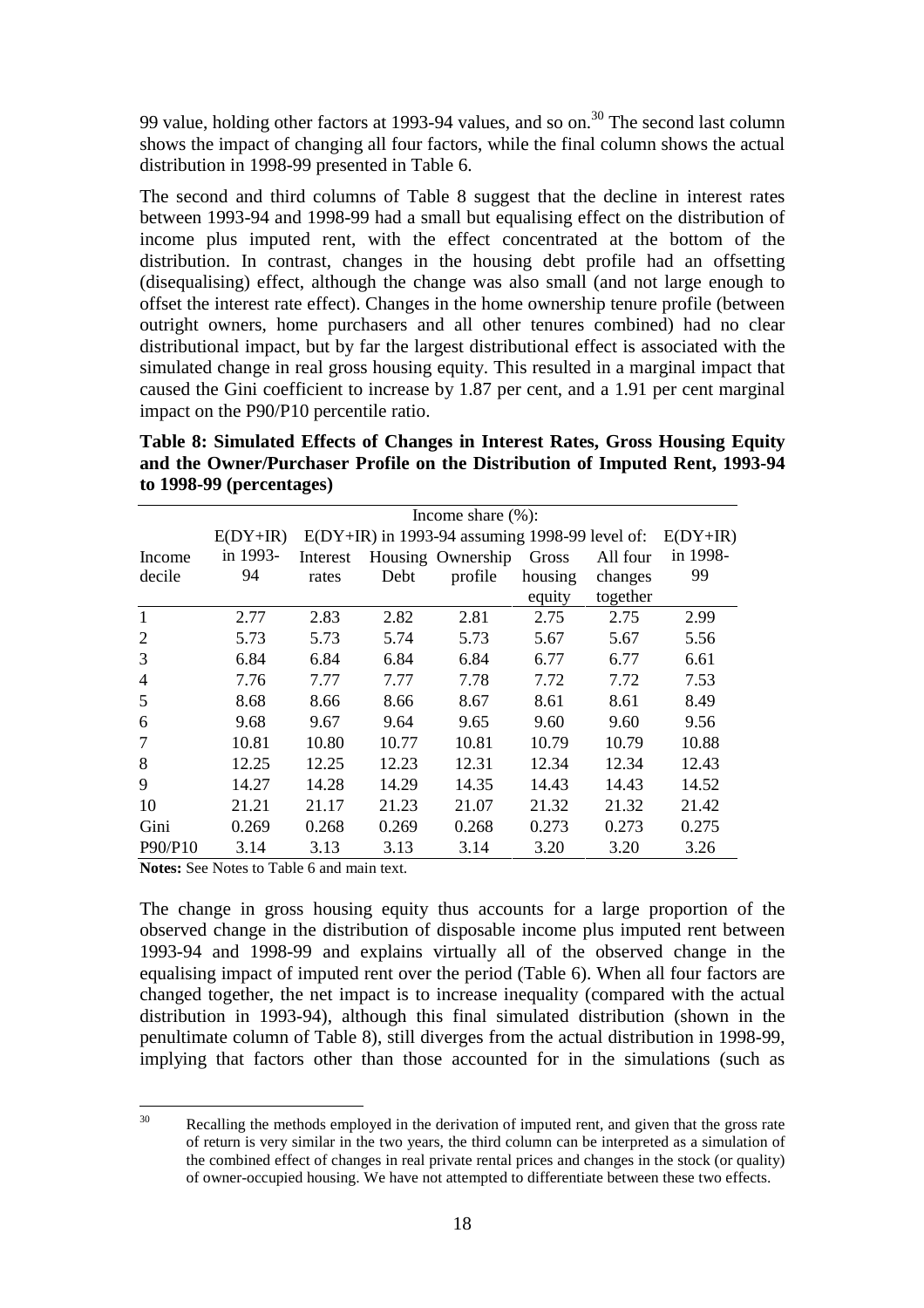changes in the distribution of cash income or in demographic structure) had important effects, particularly at the bottom of the distribution.

## **8 Conclusion**

This paper has reviewed the methods used to estimate imputed rental income and explored its impact on the distribution of income in Australia in the 1990s. The results indicate that, in aggregate terms, imputed rent contributes significantly to the average level of household income, but also varies considerably across housing tenure types, which in turn vary with household type and position in the income distribution. In 1998-99, the dollar value of net imputed rent (calculated after deducting operating expenses and interest) ranged from \$49 for households who were purchasing their own home, to \$146 for those who owned their home outright. When expressed as a percentage of household income (adjusted for need using an equivalence scale), net imputed rent varies between 7.4 per cent (in the ninth decile) and 42.2 per cent (in the lowest decile). Although the overall effect is small (the Gini coefficient declining by 3.3 per cent and the P90/P10 percentile ratio by 2.2 per cent), imputed rental income has an unambiguously equalising effect on the income distribution. This result is robust with respect to changes in the rate of return used to calculate imputed rent, and to changes in the equivalence scale used to adjust for differences in household size and composition.

The inclusion of imputed rent also affects the relative risks of low-income faced by different households, defined according to their housing tenure and age. In relation to housing tenure, the effect reduces the risk facing those in public housing where the risk of low income had been greatest, while increasing the risk faced by home purchasers and private renters. In broad terms, the pattern of results produced by including imputed rent as a component of income is similar to that produced when income is defined after deducting housing costs.

The analysis of the changing distributional impact of imputed rent between 1993-94 and 1998-99 indicates that while the effect of imputed rent was equalising in both years, it is not possible to reach a definitive conclusion about whether or not the overall impact had changed over the period. The simulation results in Table 8 indicate that changes in gross housing equity (which incorporates the impact of house price changes) explain much of the observed change in the distribution of income plus imputed rent, and account for much of the changed distributional impact of imputed rent itself.

Overall, the results highlight the importance of taking account of imputed rent when analysing the structure and distribution of Australian living standards. The homeownership dream has become a reality for many, and account should be taken of this when examining how household living standards vary across tenure types and change over time. When this is done, a very different picture emerges from that based on standard (cash) income measures of well-being. This does not mean that the conventional approach used to analyse the distribution of cash income should be dispensed with: disposable cash income remains an important indicator of command over resources and hence of the standard of living However, for many purposes, the focus of income distribution analysis in Australia would benefit from also adopting a measure of income that includes imputed rent as part of income.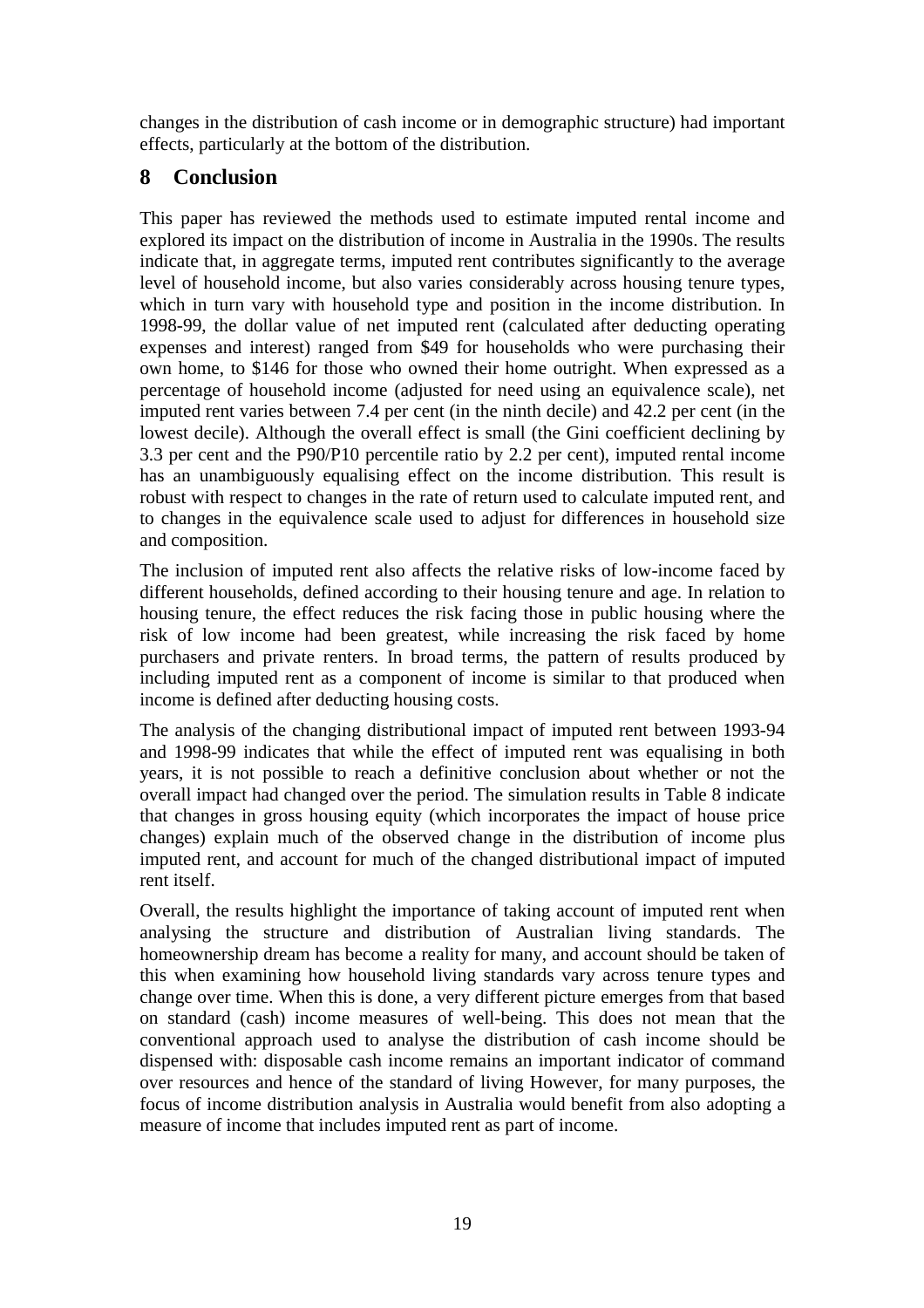#### **References**

- Atkinson, A.B., Rainwater, L. and Smeeding, T.M. (1995), Income Distribution in OECD Countries: Evidence from the Luxembourg Income Study (LIS), Social Policy Studies 18, Organisation for Economic Cooperation and Development, Paris.
- Australian Bureau of Statistics (ABS) (1995), *A Provisional Framework for Household Income, Consumption, Saving and Wealth*, ABS Cat. No. 6549.0, ABS, Canberra.
- ABS (2000), *Household Expenditure Survey, Australia*, User Guide 1998-99, ABS Cat. No. 6527.0, ABS, Canberra.
- ABS (2001), *Government Benefits, Taxes and Household Income, Australia 1998-99*, ABS Cat. No. 6537.0, ABS Canberra.
- ABS (2002), 'Upgrading household income distribution statistics', *Australian Economic Indicators*, Catalogue, No. 1350.0, ABS, Canberra, April, pp. 3-8.
- ABS (2003a), *Household Income and Income Distribution Australia 2001-02*, ABS Cat. No. 6523.0, ABS, Canberra.
- ABS (2003b), *Australian System of National Accounts 2002-03*, ABS Cat. No. 5204.0, ABS, Canberra.
- Australian Institute of Health and Welfare (AIHW) (1997), *Australia's Welfare 1997. Services and Assistance*, AIHW, Canberra.
- Barrett, G., Crossley, T. and Worswick, (2000), 'Consumption and income inequality in Australia', *Economic Record,* Vol. 76, pp. 116-38.
- Bradbury, B., Rossiter, C. and Vipond, J. (1986), *Poverty, Before and After Paying for Housing*, SWRC Reports and Proceedings No. 56, Social Welfare Research Centre, University of New South Wales, Sydney.
- Chotikapanich, D., Flatau, P., Owyong, C. and Wood, G. (2003), 'Poverty and income inequality measurement: accommodating a role for owner-occupied housing' *Economic Record*, vol. 79, Special Issue, S26-S39.
- Commission of Inquiry into Poverty (1975) *Poverty in Australia*, First Main Report, Australian Government Publishing Service, Canberra.
- Expert Group on Household Income Statistics (2001), *Final Report and Recommendations*, Ottawa.
- Flatau, P. and Wood, G. (2000), 'Comprehensive income measures, housing equity, and tax-transfer effects' *Australian Economic Papers*, 39, pp 327-46.
- Harding, A. and Szukalska, A. (2000), *Financial Disadvantage in Australia 1999: The Unlucky Australians?*, The Smith Family, Sydney.
- Harding, A., Lloyd, R. and Greenwell, H. (2001), *Financial Disadvantage in Australia 1990 to 2000. The Persistence of Poverty in a Decade of Growth*, The Smith Family, Sydney.
- Henderson, R. F., Harcourt, A. and Harper, R. J. A. (1970), *People in Poverty. A Melbourne Survey*, Cheshire for the Institute of Applied Economic and Social Research, Melbourne.